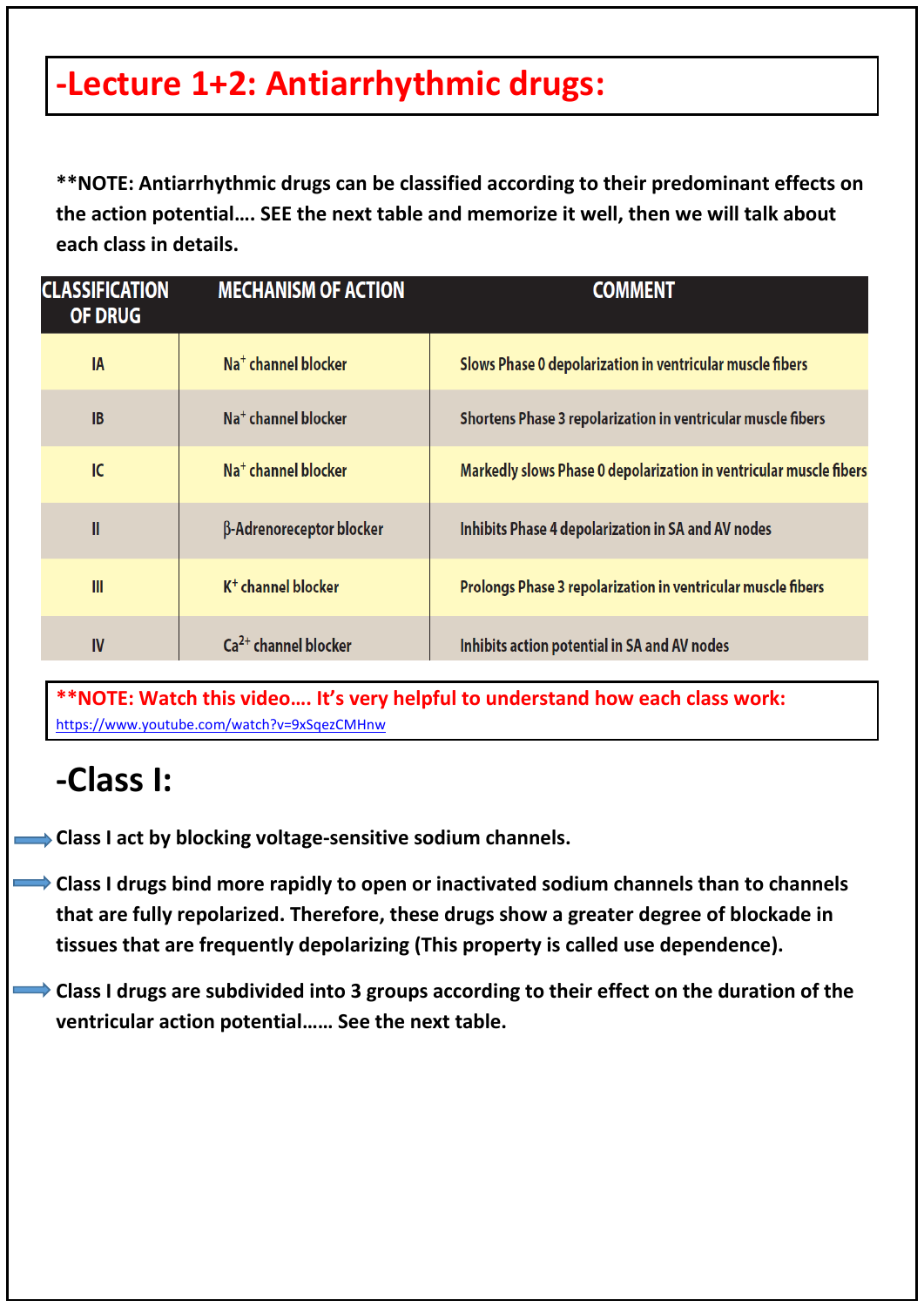| Name of the<br>drug+ Class<br>subtype | <b>Mechanism of</b><br>action                                                                                                                                                                                                                                                                                                                                                                                                              | <b>Therapeutic uses</b>                                                                                                                                      | pharmacokinetics                                                                                                                                                                                                                    | <b>Adverse effects</b>                                                                                                        |
|---------------------------------------|--------------------------------------------------------------------------------------------------------------------------------------------------------------------------------------------------------------------------------------------------------------------------------------------------------------------------------------------------------------------------------------------------------------------------------------------|--------------------------------------------------------------------------------------------------------------------------------------------------------------|-------------------------------------------------------------------------------------------------------------------------------------------------------------------------------------------------------------------------------------|-------------------------------------------------------------------------------------------------------------------------------|
| <b>Quinidine (IA)</b>                 | -Binds to open and<br>inactivate sodium<br>channels and prevents<br>sodium influx, thus<br>slowing the rapid<br>upstroke during phase<br>0.<br>-Decreases the slope of<br>phase 4 depolarization,<br>inhibits potassium<br>channels, and blocks<br>calcium channels.<br>>>> As a result, it slows<br>conduction velocity and<br>increases<br>refractoriness.<br>-Has mild $\alpha$ -adrenergic<br>blocking and<br>anticholinergic actions. | -In atrial, AV<br>junctional, and<br>ventricular<br>tachyarrhythmias.                                                                                        | -Complete absorption<br>after oral intake.<br>-Hepatic metabolism by<br>CYP450 3A4 to form<br>active metabolite.                                                                                                                    | -Cinchonism (Look<br>at note 1 below<br>the table).<br>-Drug interactions<br>(Inhibitor of<br>CYP2D6 and P-<br>glycoprotein). |
| Procainamide<br>(IA)                  | -Similar to Quinidine<br>but has less<br>anticholinergic action<br>and no $\alpha$ -blocking<br>activity.                                                                                                                                                                                                                                                                                                                                  | -Acute atrial and<br>ventricular<br>arrhythmia but it is<br>replaced by electrical<br>cardioversion or<br>defibrillation and<br>Amiodarone.                  | -IV intake.<br>-Short duration of action<br>(2-3 hours).<br>-part of it is acetylated in<br>the liver to NAPA, which<br>prolongs the duration of<br>action potential (Look at<br>note 4).<br>-NAPA is eliminated via<br>the kidney. | -Hypotension.                                                                                                                 |
| <b>Disopyramide</b><br>(IA)           | -Similar to Quinidine<br>but has more<br>anticholinergic activity<br>and no $\alpha$ -blocking<br>activity.<br>-Produce negative<br>inotropic effect.<br>-Causes peripheral<br>vasoconstriction.<br>-Decrease myocardial<br>contractility in patients<br>with systolic heart<br>failure.                                                                                                                                                   | -Ventricular<br>arrhythmia as an<br>alternative for<br>Quinidine and<br>Procainamide.<br>-Maintain the sinus<br>rhythm in atrial<br>fibrillation of flutter. | -Well absorbed after oral<br>intake.<br>-Metabolized in the liver<br>to a less active<br>metabolites and several<br>inactive metabolites.<br>-Substrate of CYP3A4.<br>-half of it is excreted<br>unchanged by the<br>kidneys.       | -Most<br>anticholinergic<br>adverse effects.                                                                                  |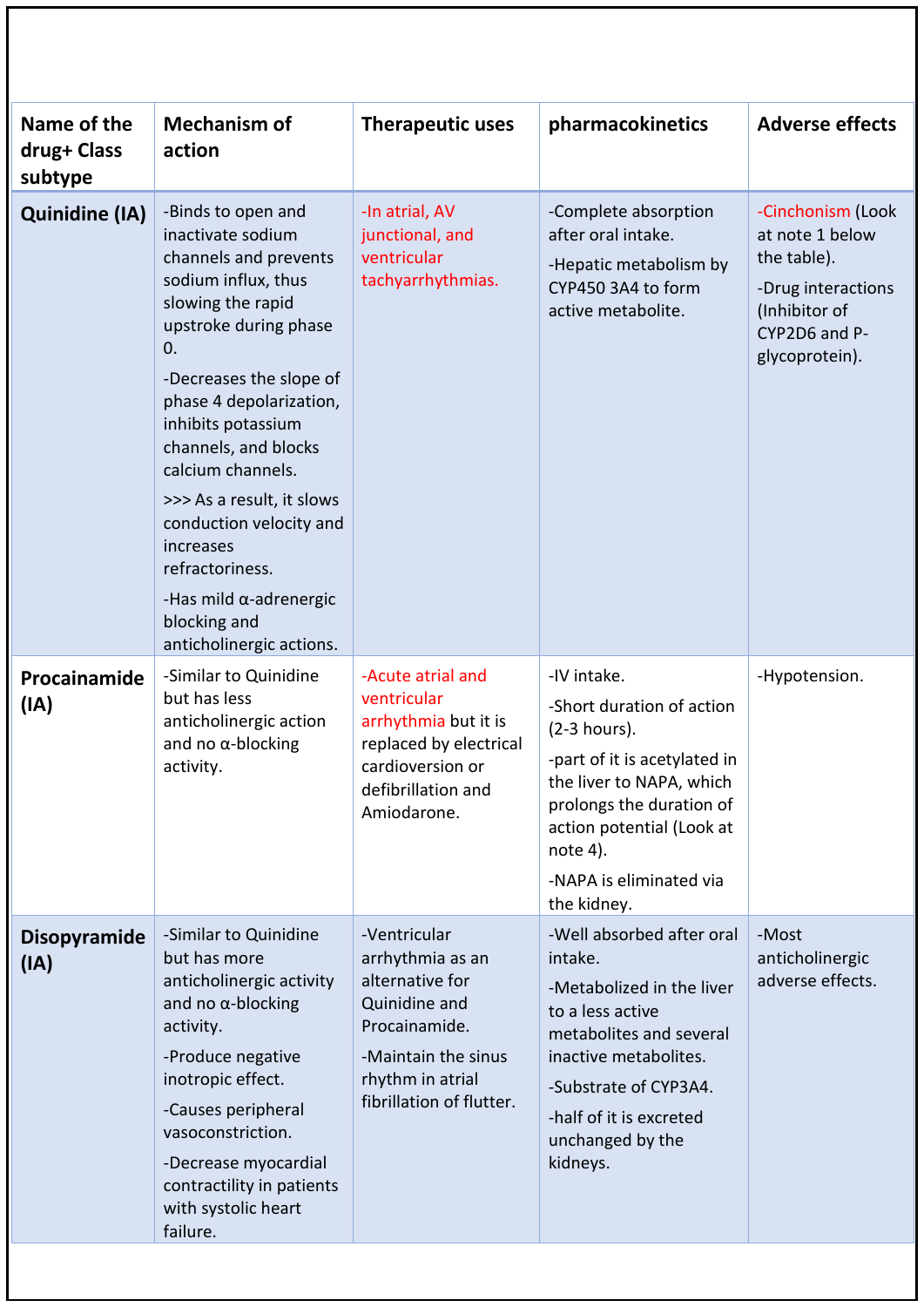| Lidocaine (IB)            | -Blocks sodium<br>channels.<br>-Shorten phase 3<br>repolarization and<br>decrease the duration<br>of the action potential.                                                                                                                                                                                     | -Alternative for<br>Amiodarone in<br>ventricular fibrillation<br>or pulseless<br>ventricular<br>tachycardia.<br>-In polymorphic VT or<br>in combination with<br>Amiodarone for VT<br>storm.<br>-little effect on atrial<br>and AV junctional<br>arrhythmias. | -IV intake because of<br>extensive first-pass<br>metabolism (no oral<br>intake).<br>-Dealkylated to 2 less<br>active metabolites by<br>CYP1A2 primarily and<br>CYP3A4.<br>-High extraction drug<br>(Look at note 2). | -Has a wide<br>therapeutic index.<br>-No negative<br>inotropic effect.<br>-Low impairment<br>of the left<br>ventricle.<br>-CNS effect:<br>Nystagmus,<br>drowsiness, slurred<br>speech, agitation,<br>paresthesia,<br>confusion, and<br>convulsions. |
|---------------------------|----------------------------------------------------------------------------------------------------------------------------------------------------------------------------------------------------------------------------------------------------------------------------------------------------------------|--------------------------------------------------------------------------------------------------------------------------------------------------------------------------------------------------------------------------------------------------------------|----------------------------------------------------------------------------------------------------------------------------------------------------------------------------------------------------------------------|-----------------------------------------------------------------------------------------------------------------------------------------------------------------------------------------------------------------------------------------------------|
| <b>Mexiletine</b><br>(IB) | -Similar to Lidocaine.                                                                                                                                                                                                                                                                                         | -Chronic treatment of<br>ventricular<br>arrhythmias, often in<br>combination with<br>Amiodarone.                                                                                                                                                             | -Well absorbed after oral<br>intake.<br>-Metabolized in the liver<br>by CYP2D6 to inactive<br>metabolites.<br>-Excreted by the biliary<br>route.                                                                     | -Has narrow<br>therapeutic index.<br>-Caution must be<br>used when taking<br>the drug with<br>inhibitors of<br>CYP2D6.<br>-Nausea, vomiting,<br>and dyspepsia are<br>common.                                                                        |
| <b>Flecainide</b><br>(IC) | -Suppresses phase 0<br>upstroke in Purkinje<br>and myocardial fibers,<br>which causes slowing of<br>conduction in all<br>cardiac tissue, with<br>minor effect on the<br>duration of action<br>potential and<br>refractoriness.<br>-Automaticity is<br>reduced by an increase<br>in the threshold<br>potential. |                                                                                                                                                                                                                                                              | -Absorbed orally.<br>-Metabolized by CYP2D6<br>to multiple metabolites.<br>-The parent drug +<br>metabolites are<br>eliminated renally.                                                                              | -well tolerated.<br>-Blurred vision,<br>dizziness, and<br>nausea are<br>common.                                                                                                                                                                     |
| Propafenone<br>(IC)       | -Similar to Flecainide<br>but doesn't block<br>potassium channels.                                                                                                                                                                                                                                             |                                                                                                                                                                                                                                                              | -Metabolized to active<br>metabolites primarily via<br>CYP2D6, and also by<br>CYP1A2 and CYP3A4.                                                                                                                     | -Similar to<br>Flecainide but also<br>may cause<br>bronchospasm so it<br>must be avoided in<br>patients with<br>asthma.                                                                                                                             |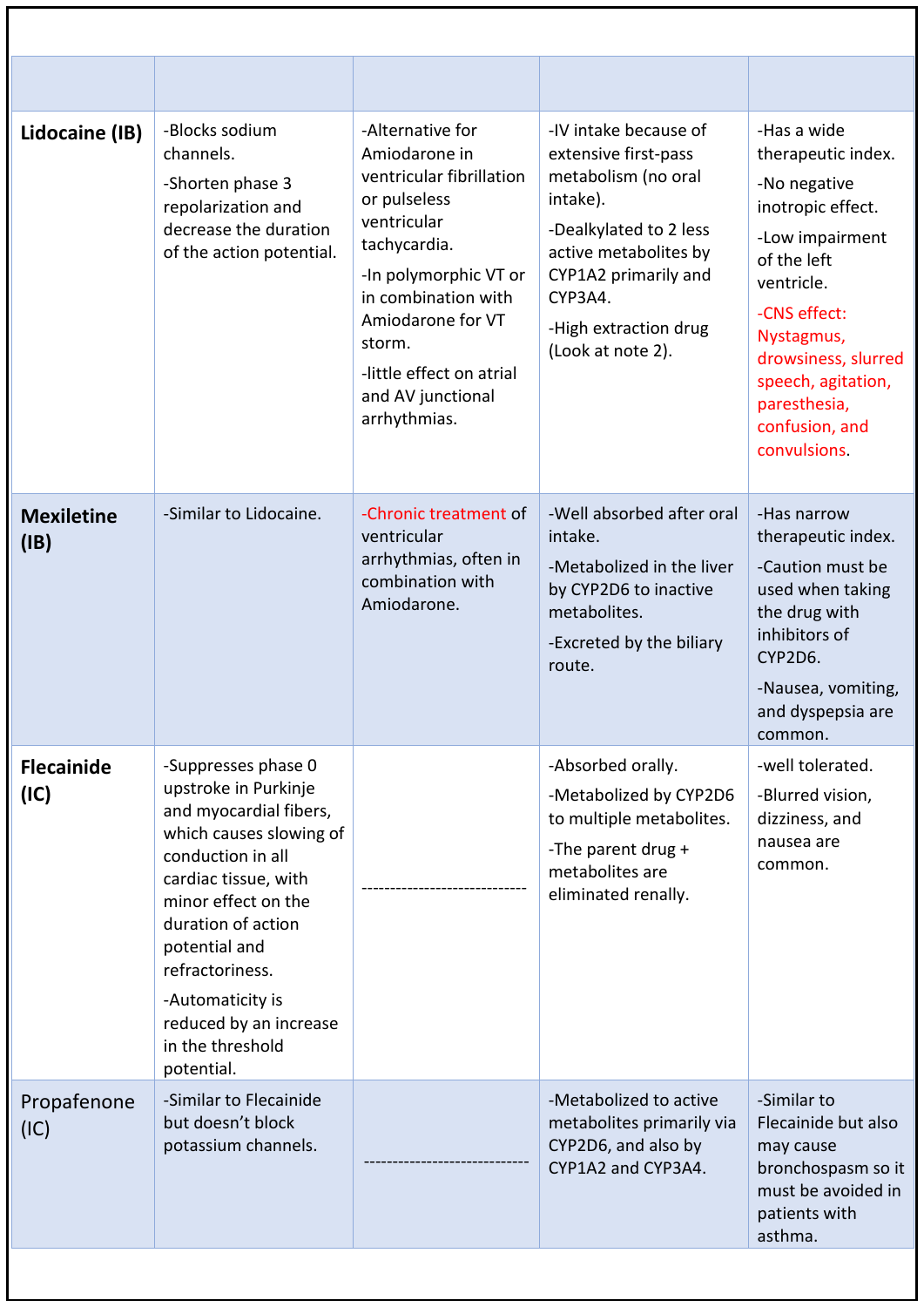### **\*\*NOTES on class I:**

**1-Symptoms of cinchonism are: blurred vision, tinnitus, headache, disorientation, psychosis.**

**2-Lidocaine is a high extraction drug, so drugs that lower hepatic blood flow (β-blockers) may require Lidocaine dose adjustment.**

**3-Quinidine is the prototype class IA drug.**

**4-NAPA has properties and side effects of a class III drug.**

**5-Class IB agents rapidly associate and dissociate from sodium channels so the action of these agents are manifested when the cardiac cell is depolarized of firing rapidly. They are useful for treating ventricular arrhythmias.**

**6-Class IC drugs slowly dissociate from resting sodium channels and show prominent effect even at normal heart rate.**

## **-Class II:**

| Name of the drug  | <b>Mechanism of action</b>                                                                                                                   | <b>Therapeutic uses</b>                                                                                                                           | <b>Pharmacokinetics</b>                                                                                                                                                                                      |
|-------------------|----------------------------------------------------------------------------------------------------------------------------------------------|---------------------------------------------------------------------------------------------------------------------------------------------------|--------------------------------------------------------------------------------------------------------------------------------------------------------------------------------------------------------------|
| <b>Metoprolol</b> | -Diminish phase 4<br>depolarization, thus<br>depress automaticity,<br>prolong AV conduction,<br>and decrease heart rate<br>and contractility | -Treating tachyarrhythmias<br>caused by increased<br>sympathetic activity.<br>-For atrial flutter and<br>fibrillation.<br>-For AV nodal reentrant | -Reduces the risk of<br>bronchospasm.<br>- extensively metabolized<br>in the liver primarily by<br>CYP2D6 and has CNS<br>penetration.                                                                        |
| <b>Esmolol</b>    |                                                                                                                                              | tachycardia<br>-Prevent life-threatening<br>ventricular arrhythmias<br>after a MI.                                                                | -Fast onset and a very<br>short duration of action.<br>-used for IV intake in acute<br>arrhythmias that occur<br>during surgery.<br>-Rapidly metabolized by<br>esterases in RBCs>>> NO<br>drug interactions. |

**-Class III:**  $\rightarrow$  Class III agents block potassium channels, so they prolong the **duration of the action potential and the effective refractory period, without altering phase 0 of depolarization or the resting membrane potential.**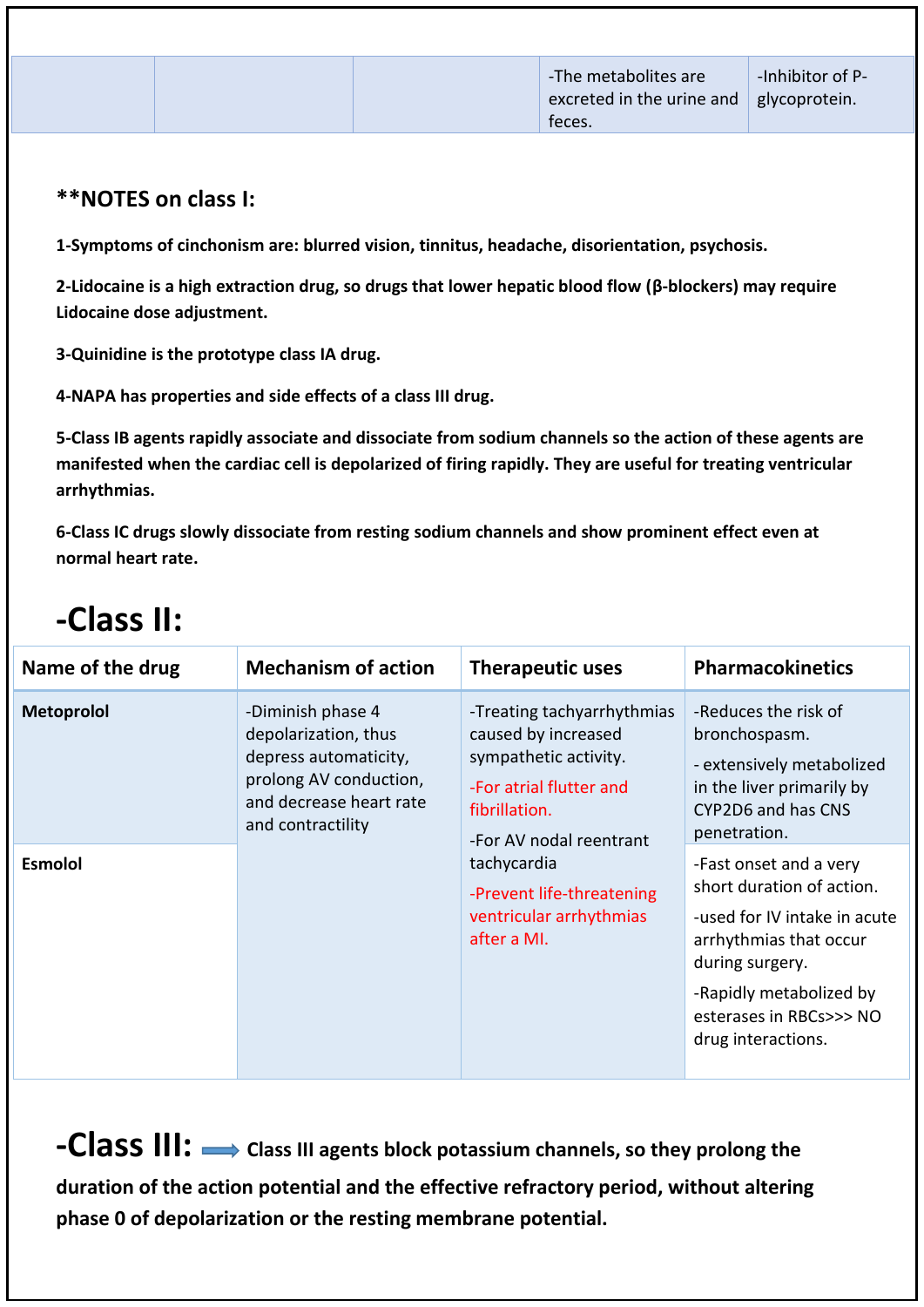| Name of the<br>drug                              | <b>Mechanism of</b><br>action                                                                                                                                                                                                                                         | <b>Therapeutic uses</b>                                                                                                                                                                                                                                                                                | pharmacokinetics                                                                                                                                                                                | <b>Adverse effects</b>                                                                                                                                               |
|--------------------------------------------------|-----------------------------------------------------------------------------------------------------------------------------------------------------------------------------------------------------------------------------------------------------------------------|--------------------------------------------------------------------------------------------------------------------------------------------------------------------------------------------------------------------------------------------------------------------------------------------------------|-------------------------------------------------------------------------------------------------------------------------------------------------------------------------------------------------|----------------------------------------------------------------------------------------------------------------------------------------------------------------------|
| <b>Amiodarone</b>                                | -Contains iodine<br>related to thyroxine.<br>-Has class I, II, III, and<br>IV actions.<br>-Has $\alpha$ -blocking<br>activity.<br>-Blocks potassium<br>channels >>><br>prolongs the duration<br>of action potential<br>and the refractory<br>period.                  | -For severe refractory<br>supraventricular and<br>ventricular<br>tachyarrhythmias.<br>-For the rhythm<br>management of atrial<br>fibrillation or flutter.<br>-It's the most used<br>antiarrhythmic drug.                                                                                               | -Incompletely<br>absorbed after oral<br>intake.<br>-Have a long half-life<br>and distributes in<br>adipose tissues.<br>-Metabolized by<br>CYP3A4.<br>-needs months for<br>full clinical effect. | -Pulmonary fibrosis.<br>-Neuropathy.<br>-Hepatotoxicity.<br>-Corneal deposits.<br>-Blue-gray skin<br>discoloration.<br>-Hypo or<br>hyperthyroidism.                  |
| <b>Dronedarone</b><br>(Amiodarone<br>derivative) | -Has class I, II, III, IV<br>actions.<br>-Doesn't have iodine<br>moieties.                                                                                                                                                                                            | -Maintain sinus rhythm<br>in atrial fibrillation or<br>flutter.                                                                                                                                                                                                                                        | -Less lipophilic, has<br>lower tissue<br>accumulation, and a<br>shorter serum half-<br>life than<br>Amiodarone                                                                                  | -better than<br>Amiodarone.<br>-Causes liver failure.<br>-Contraindicated in<br>patients with<br>symptomatic heart<br>failure or permanent<br>atrial fibrillation.   |
| <b>Sotalol</b>                                   | -The levorotatory<br>isomer (I-sotalol) has<br>$\beta$ -blocking activity,<br>and d-sotalol has<br>class III action.<br>-Blocks a rapid<br>potassium current<br>(known as delayed<br>rectifier)>>> prolongs<br>repolarization and<br>duration of action<br>potential. | -Maintain sinus rhythm<br>in patients with atrial<br>fibrillation, atrial<br>flutter, or refractory<br>paroxysmal<br>supraventricular<br>tachycardia.<br>-Treatment of<br>ventricular<br>arrhythmias.<br>-For patients with left<br>ventricular<br>hypertrophy or<br>atherosclerotic heart<br>disease. | -Renally eliminated.                                                                                                                                                                            | -adverse effects of $\beta$ -<br>blockers.<br>-To reduce the risk of<br>proarrhythmic effects,<br>it's often initiated in<br>the hospital to monitor<br>QT interval. |
| <b>Dofetilide</b>                                | -Pure potassium<br>channel blocker.                                                                                                                                                                                                                                   | -In persistent atrial<br>fibrillation and heart<br>failure or in coronary<br>artery disease.                                                                                                                                                                                                           | -Half-life= 10 hours.<br>-eliminated<br>unchanged in the<br>urine                                                                                                                               | -Limited to inpatient<br>setting because of the<br>risk of proarrhythmia.                                                                                            |
| <b>Ibutilide</b>                                 | -Activates the inward<br>sodium current                                                                                                                                                                                                                               | -For chemical<br>conversion of atrial<br>flutter.                                                                                                                                                                                                                                                      | -Undergoes<br>extensive first-pass<br>metabolism and is<br>not used orally.                                                                                                                     | -Limited to inpatient<br>setting (because of risk<br>of QT prolongation).                                                                                            |
|                                                  |                                                                                                                                                                                                                                                                       |                                                                                                                                                                                                                                                                                                        |                                                                                                                                                                                                 |                                                                                                                                                                      |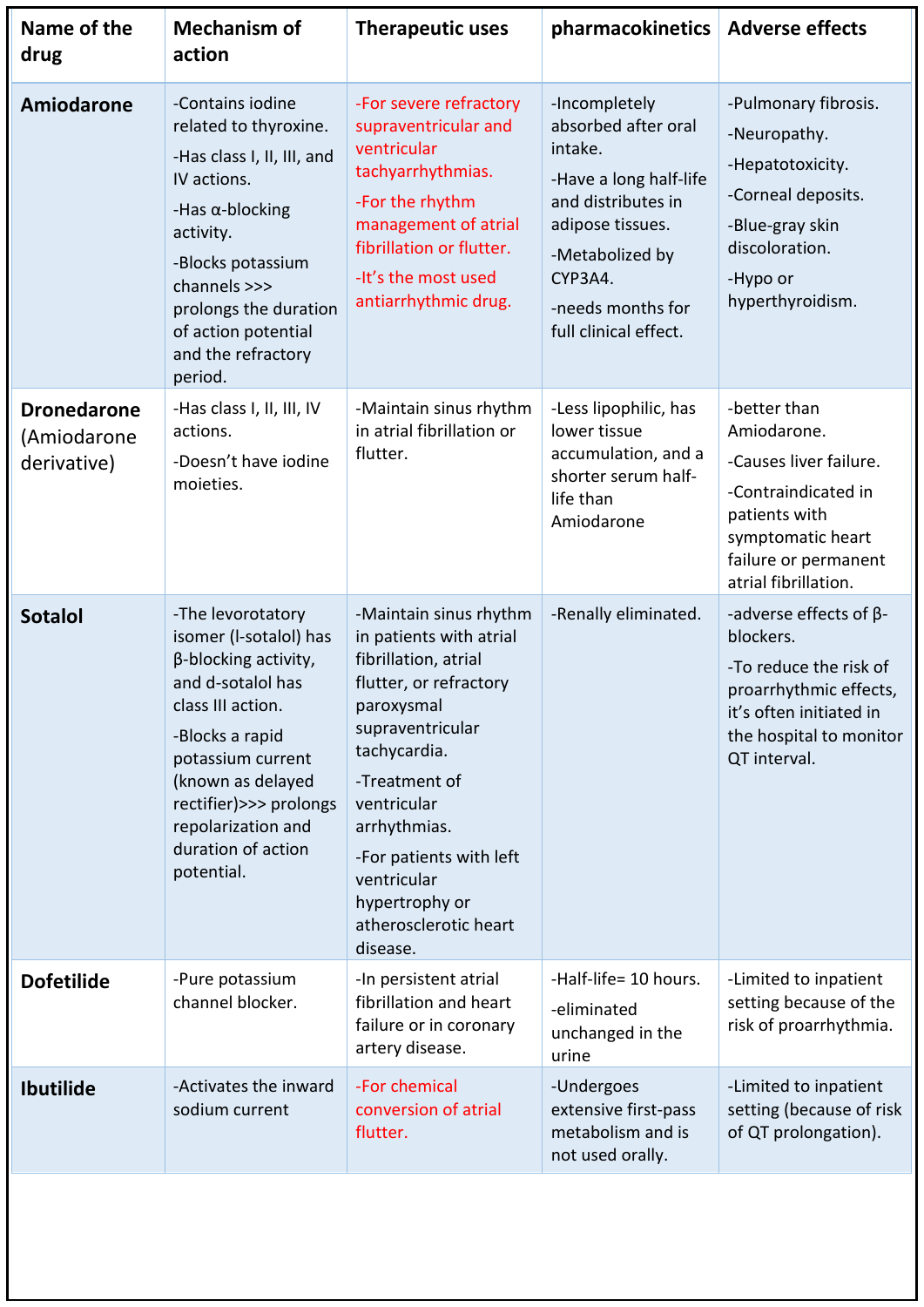## **-Class IV:**

**Class IV drugs are nondihydropyridine calcium channel blockers. There major effect is on vascular smooth muscle and the heart.**

**Werapamil shows greater action on the heart than on vascular smooth muscle, and Diltiazem is intermediate in its actions.**

| Name of the drug | <b>Mechanism of action</b>                                                                                                                                                          | <b>Therapeutic uses</b>                                                                                                                      | <b>Pharmacokinetics</b>                                               |
|------------------|-------------------------------------------------------------------------------------------------------------------------------------------------------------------------------------|----------------------------------------------------------------------------------------------------------------------------------------------|-----------------------------------------------------------------------|
| Verapamil        | -Bind only to open<br>depolarized voltage-<br>sensitive channels.                                                                                                                   | -More effective against<br>atrial than against<br>ventricular fibrillation.                                                                  | -Metabolized in the liver by<br>CYP3A4.<br>-They are inhibitors of    |
| <b>Diltiazem</b> | -Prevent repolarization<br>until the drug dissociates<br>from the channel.<br>-Slow conduction in tissues<br>that are dependent on<br>calcium currents, such as<br>AV and SA nodes. | -Useful in treating<br>reentrant supraventricular<br>tachycardia and reducing<br>the ventricular rate in atrial<br>flutter and fibrillation. | CYP3A4, as well<br>as substrates and inhibitors<br>of P-glycoprotein. |

## **-Other antiarrhythmic drugs**

| Name of<br>the drug         | <b>Mechanism of action</b>                                                                                                                                                                                                     | <b>Therapeutic use</b>                                                                                                                                                                                                                              | pharmacokinetics                                                                                          | <b>Adverse effects</b>                                                                                            |
|-----------------------------|--------------------------------------------------------------------------------------------------------------------------------------------------------------------------------------------------------------------------------|-----------------------------------------------------------------------------------------------------------------------------------------------------------------------------------------------------------------------------------------------------|-----------------------------------------------------------------------------------------------------------|-------------------------------------------------------------------------------------------------------------------|
| <b>Digoxin</b>              | -Inhibits the Na+/K+-<br>ATPase pump>>shorten<br>the refractory period in<br>atrial and ventricular<br>myocardial cells while<br>prolonging the refractory<br>period and diminishing<br>conduction velocity in<br>the AV node. | Control ventricular rate in<br>atrial fibrillation and<br>flutter.<br>-Serum concentration of 1-<br>2 ng/ml are desirable for<br>atrial fibrillation or flutter,<br>whereas concentration of<br>0.5-0.8 are targeted for<br>systolic heart failure. |                                                                                                           | -Causes ectopic<br>ventricular beats<br>that may result in<br>VT and fibrillation<br>(At toxic<br>concentration). |
| <b>Adenosine</b>            | -At high doses, it<br>decreases conduction<br>velocity, prolongs the<br>refractory period, and<br>decreases automaticity<br>in the AV node.                                                                                    | -IV intake for abolishing<br>acute supraventricular<br>tachycardia.                                                                                                                                                                                 | -Short duration of<br>action due to rapid<br>uptake by RBCs and<br>endothelial cells (10-<br>15 seconds). | -Flushing.<br>-Chest pain.<br>-Hypotension.                                                                       |
| <b>Magnesium</b><br>sulfate | -Slows the rate of SA<br>node impulse formation<br>and prolongs conduction<br>time along the<br>myocardial tissue.                                                                                                             | -For fatal arrhythmia<br>torsades de pointes and<br>digoxin-induced<br>arrhythmia                                                                                                                                                                   | -IV intake (not oral).                                                                                    |                                                                                                                   |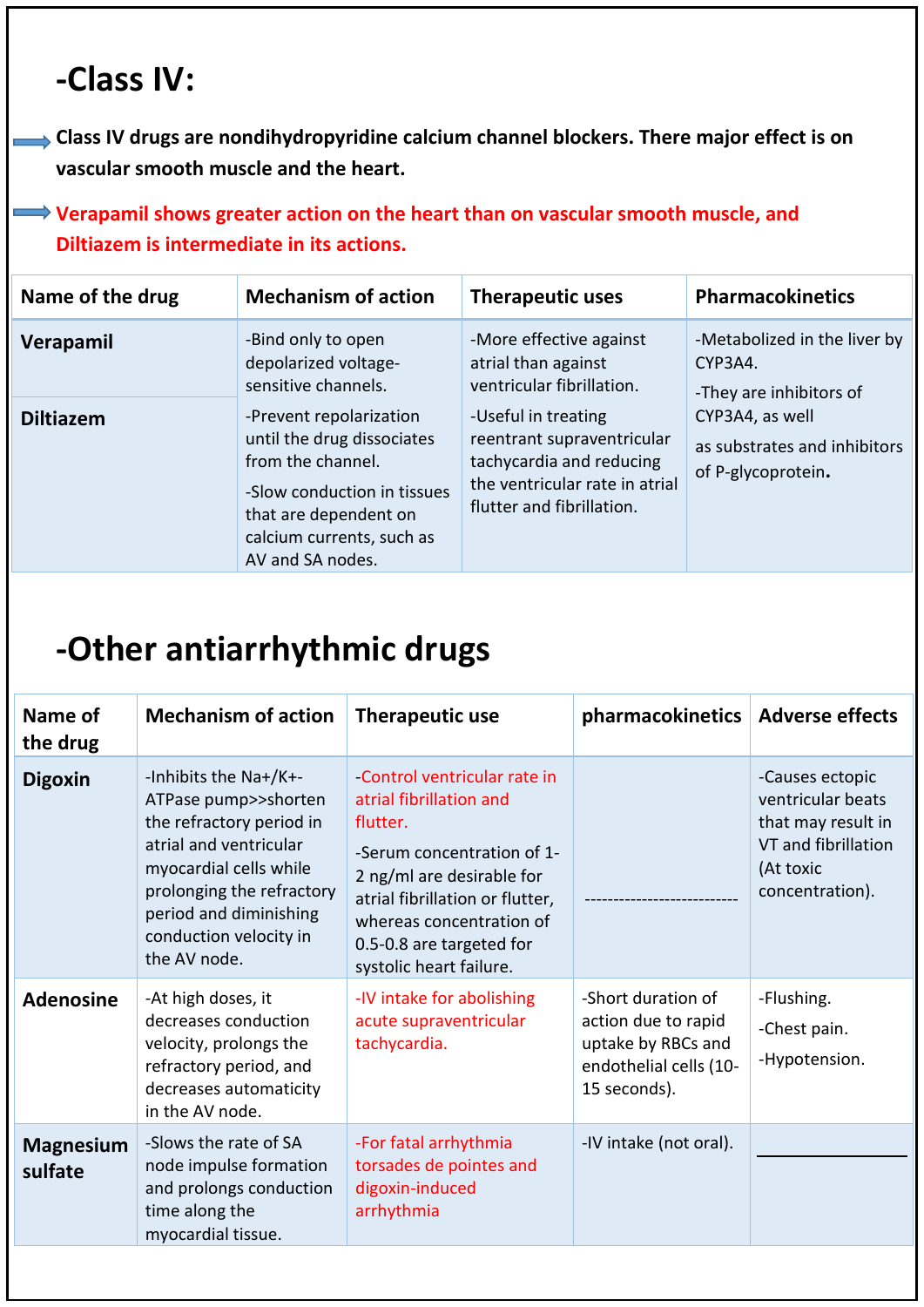### **Lecture 3+4: Antihypertensives:**

### **-Diuretics:**

**-The initial mechanism of action of diuretics is based upon decreasing blood volume, which ultimately leads to decreased blood pressure.**

| Group + Name of the drugs                                                                                                                                                                                                                                   | <b>Mechanism of action</b>                                                                                                                                                                                 | <b>Therapeutic uses</b>                                                                                                                                                                                  | <b>Adverse effects</b>                                                                  |
|-------------------------------------------------------------------------------------------------------------------------------------------------------------------------------------------------------------------------------------------------------------|------------------------------------------------------------------------------------------------------------------------------------------------------------------------------------------------------------|----------------------------------------------------------------------------------------------------------------------------------------------------------------------------------------------------------|-----------------------------------------------------------------------------------------|
| <b>Thiazide diuretics:</b><br>Hydrochlorothiazide,<br><b>Chlorthalidone</b>                                                                                                                                                                                 | -Lower blood pressure<br>initially by increasing<br>sodium and water<br>excretion>>>causes a<br>decrease in extracellular<br>volume>>>resulting in a<br>decrease in cardiac output<br>and renal blood flow | -Useful in combination<br>therapy with a variety of<br>other antihypertensive<br>agents, including $\beta$ -<br>blockers, ACE inhibitors,<br>ARBs, and potassium-<br>sparing diuretic.                   | -Hypokalemia.<br>-Hyperuricemia.<br>-Hyperglycemia.                                     |
| Loop diuretics:<br>Furosemide, Torsemide,<br>Bumetanide, Ethacrynic acid.                                                                                                                                                                                   | -Act by blocking sodium<br>and chloride reabsorption<br>in the kidney.<br>-Cause decreased renal<br>vascular resistance and<br>increased renal blood<br>flow.                                              | -Manage symptoms of<br>heart failure and edema.                                                                                                                                                          | -Hypokalemia.<br>-Unlike Thiazides, it<br>increases the<br>calcium content of<br>urine. |
| <b>Potassium-sparing diuretics:</b><br><b>1-Amiloride and Triamterene</b><br>(inhibitors of epithelial<br>sodium transport at the late<br>distal and collecting ducts).<br>2-Spironolactone and<br><b>Eplerenone (aldosterone</b><br>receptor antagonists). | -Reduce potassium loss in<br>the urine.                                                                                                                                                                    | -Diminish the cardiac<br>remodeling that occurs in<br>heart failure.<br>-In combination with loop<br>diuretics and thiazides to<br>reduce the<br>amount of potassium loss<br>induced by these diuretics. |                                                                                         |

 **NOTE: With the exception of metolazone, thiazide diuretics are not effective in patients with inadequate kidney function (estimated glomerular filtration rate less than 30mL/min/m2). Loop diuretics may be required in these patients.**

**-Other classes: The next table will include some classes: <sup>β</sup>-blockers, ACE inhibitors, ARB, Renin inhibitors, α-Adrenergic-blocking agents, α-/β-Adrenoceptorblocking agents, and vasodilators:**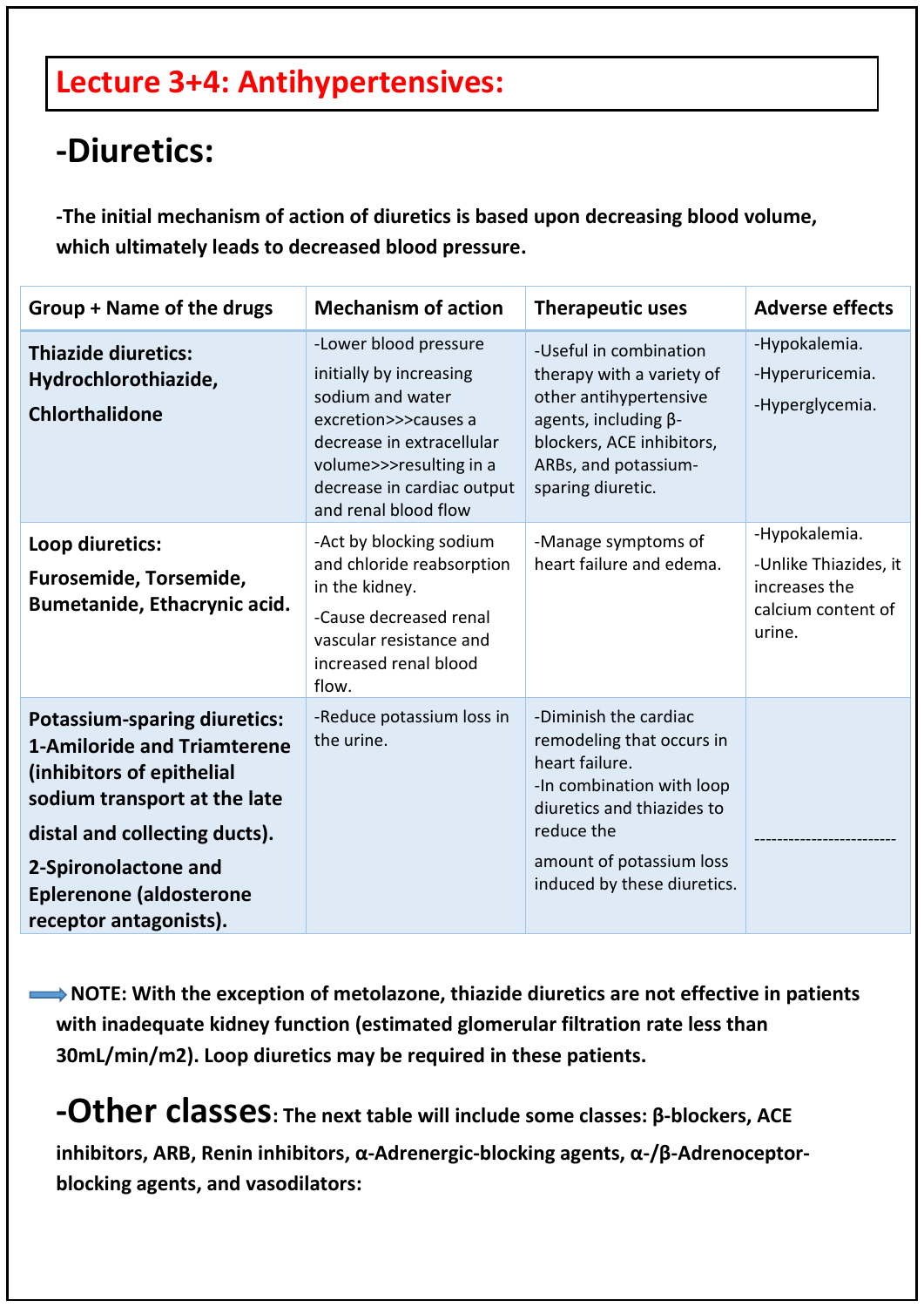| Class + name<br>of the drugs                                                                        | <b>Mechanism of action</b>                                                                                                                                                                                                                                                                                                                             | <b>Therapeutic uses</b>                                                                                                                                                                                                                                                                      | pharmacokinetics                                                                                                                                                                                                                              | <b>Adverse effects</b>                                                                                                                                                                                                                                     |
|-----------------------------------------------------------------------------------------------------|--------------------------------------------------------------------------------------------------------------------------------------------------------------------------------------------------------------------------------------------------------------------------------------------------------------------------------------------------------|----------------------------------------------------------------------------------------------------------------------------------------------------------------------------------------------------------------------------------------------------------------------------------------------|-----------------------------------------------------------------------------------------------------------------------------------------------------------------------------------------------------------------------------------------------|------------------------------------------------------------------------------------------------------------------------------------------------------------------------------------------------------------------------------------------------------------|
| β-Blockers                                                                                          | -Reduce blood pressure by:<br>1-Decreasing cardiac<br>output.<br>2-Decrease sympathetic<br>outflow from the CNS.<br>3-Inhibit the release of<br>renin.                                                                                                                                                                                                 | -Hypertensive<br>patients with<br>concomitant heart<br>disease, such as:<br>1-Supraventricular<br>tachyarrhythmia<br>(for example, atrial<br>fibrillation).<br>2-Previous MI.<br>3-Angina pectoris.<br>4-Chronic heart<br>failure                                                            | -Oral intake.<br>-Propranolol<br>undergoes extensive<br>first-pass metabolism.<br>-Esmolol, Metoprolol,<br>Propranolol are<br>available for IV intake.                                                                                        | -Bradycardia.<br>-Hypotension.<br>-CNS side effects<br>like fatigue and<br>insomnia<br>-Decrease libido<br>and cause erectile<br>dysfunction.<br>-Disturb lipid<br>metabolism.<br>-Abrupt withdrawal<br>may cause angina,<br>MI, death in IHD<br>patients. |
| <b>ACE</b><br>inhibitors:<br>Enalapril,<br>Lisinopril,<br>Captopril,<br>Fosinopril,<br>Enalaprilat. | -Reduce blood pressure by<br>reducing peripheral<br>vascular resistance without<br>increasing cardiac output<br>or HR. (LOOK at the notes<br>below the table).                                                                                                                                                                                         | -Slow the<br>progression of<br>diabetic<br>nephropathy and<br>decrease<br>albuminuria.<br>-Decrease<br>intraglomerular<br>pressures.<br>$-MI.$<br>-Treatment of<br>systolic dysfunction.<br>-Heart failure.<br>-Hypertension +<br>chronic kidney<br>disease.<br>-Coronary artery<br>disease. | -Oral intake.<br>-All but Captopril and<br>Lisinopril undergo<br>hepatic conversion to<br>active metabolites.<br>-Fosinopril is the only<br>drug that isn't<br>eliminated by the<br>kidney.<br>-Enalaprilat is the only<br>drug available IV. | -Dry mouth.<br>-Rash.<br>-Fever.<br>-Altered taste.<br>-Hypotension.<br>-Hyperkalemia.<br>-Dry cough.<br>-Angioedema<br>(because of<br>increased levels of<br>bradykinin).<br>-Contraindicated in<br>pregnant women.                                       |
| ARB:<br>Losartan,<br>Irbesartan.                                                                    | -Blocks the AT1<br>receptors>>> decreasing<br>the activation of AT1<br>receptors by angiotensin II.<br>-Similar to ACE inhibitors in<br>producing arteriolar and<br>venous dilation and<br>blocking aldosterone<br>secretion>>> lowering<br>blood pressure and<br>decreasing salt and water<br>retention BUT they don't<br>increase bradykinin levels. | -Hypertension with:<br>1-Diabetes.<br>2-Heart failure.<br>3-Chronic kidney<br>disease.                                                                                                                                                                                                       |                                                                                                                                                                                                                                               | -Similar to ACE<br>inhibitors BUT the<br>risk of cough and<br>angioedema is<br>decreased.<br>-Contraindicated in<br>pregnant women.<br>-Should not be<br>combined with ACE<br>inhibitors.                                                                  |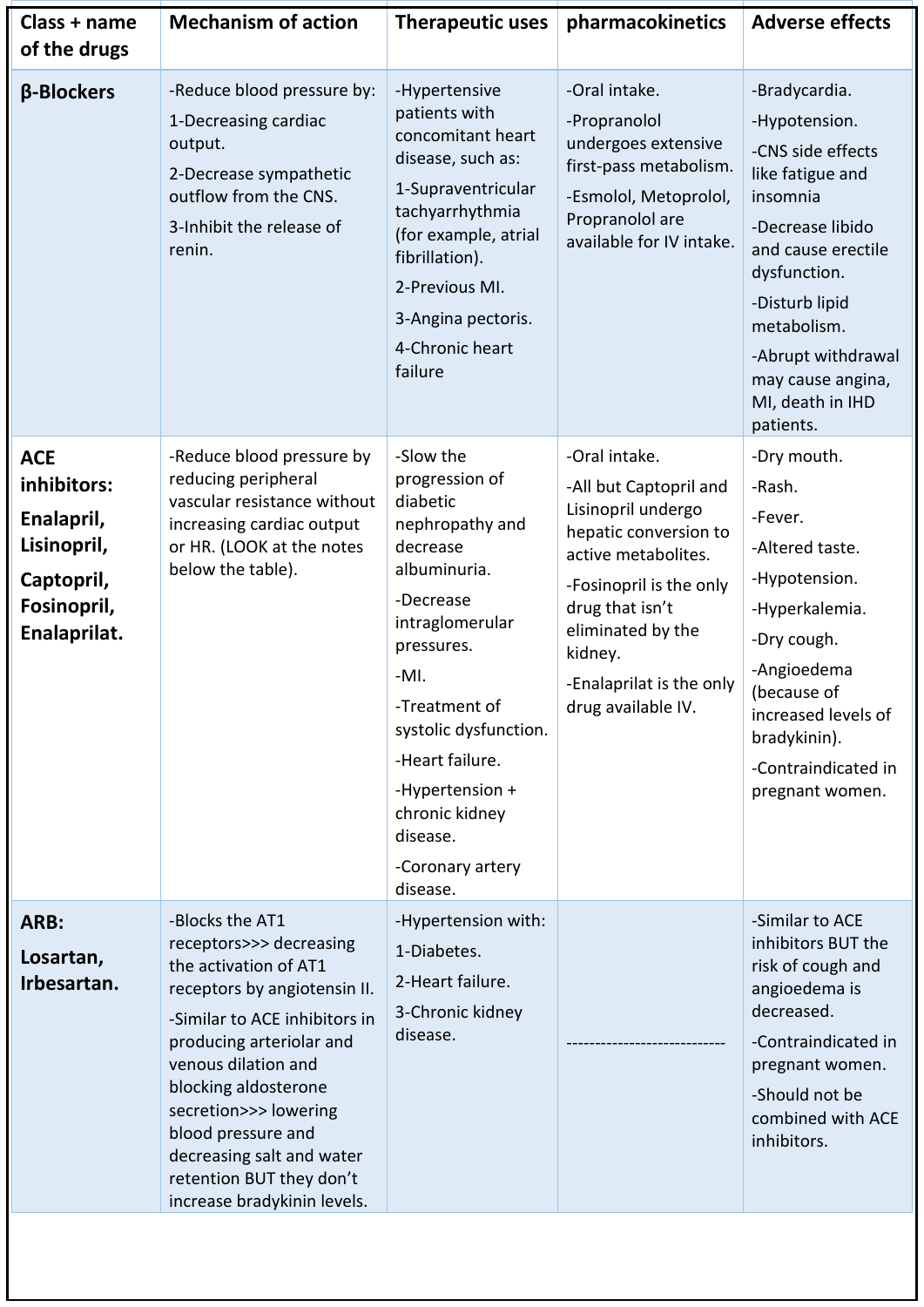| Renin<br>inhibitors:<br>Aliskiren.                                                         | -Lowers blood pressure by<br>inhibiting renin secretion.                                                                                                                                         | -Hypertension.                                                                                                                                                                                                                                                                                                                                                        | -Metabolized by<br>CYP3A4. | -Diarrhea.<br>-cough.<br>-Angioedema.<br>-contraindicated in<br>pregnancy.<br>-should not be used<br>with ACE inhibitors<br>or ARB.                                                                                                                                 |
|--------------------------------------------------------------------------------------------|--------------------------------------------------------------------------------------------------------------------------------------------------------------------------------------------------|-----------------------------------------------------------------------------------------------------------------------------------------------------------------------------------------------------------------------------------------------------------------------------------------------------------------------------------------------------------------------|----------------------------|---------------------------------------------------------------------------------------------------------------------------------------------------------------------------------------------------------------------------------------------------------------------|
| α-Adrenergic-<br>blocking<br>agents:<br>Prazosin,<br>Doxazosin,<br><b>Terazosin</b>        | -Block $\alpha$ 1-adrenoreceptors<br>>>>decrease peripheral<br>vascular resistance and<br>lower arterial blood<br>pressure by causing<br>relaxation of both arterial<br>and venous smooth muscle | -No longer used as<br>initial treatment for<br>hypertension, BUT<br>may be used for<br>refractory cases.<br>-Other $\alpha$ 1-blockers<br>are used for the<br>treatment of benign<br>prostatic<br>hyperplasia                                                                                                                                                         |                            | -Reflex tachycardia.<br>-Postural<br>hypotension                                                                                                                                                                                                                    |
| $\alpha$ -/ $\beta$ -<br>Adrenoceptor-<br>blocking<br>agents:<br>Labetalol,<br>Carvedilol. | -Block $\alpha$ 1, $\beta$ 1, and $\beta$ 2<br>receptors.                                                                                                                                        | -Carvedilol is an<br>antihypertensive<br>and is also used in<br>heart failure.<br>-Labetalol is used in<br>the management of<br>gestational<br>hypertension and<br>hypertensive<br>emergencies.                                                                                                                                                                       |                            |                                                                                                                                                                                                                                                                     |
| <b>Vasodilators:</b><br>Hydralazine,<br>Minoxidil.                                         | -Produce relaxation of<br>vascular smooth<br>muscle>>>decrease<br>peripheral<br>resistance>>>reduce blood<br>pressure.                                                                           | -Hydralazine is<br>always used with a<br>β-blocker to<br>balance the reflex<br>tachycardia and a<br>diuretic to decrease<br>sodium<br>retention>>>this<br>combination<br>decreases cardiac<br>output, plasma<br>volume, and<br>peripheral vascular<br>resistance.<br>Hydralazine is used<br>in controlling blood<br>pressure in<br>pregnancy induced<br>hypertension. |                            | -May cause angina<br>pectoris, MI, or<br>cardiac failure (so<br>we give them in<br>combination with a<br>β-blocker and a<br>diuretic).<br>-Headache.<br>-Tachycardia.<br>-Nausea.<br>-Sweating.<br>-Lupus-like<br>syndrome.<br>-Minoxidil causes<br>Hypertrichosis. |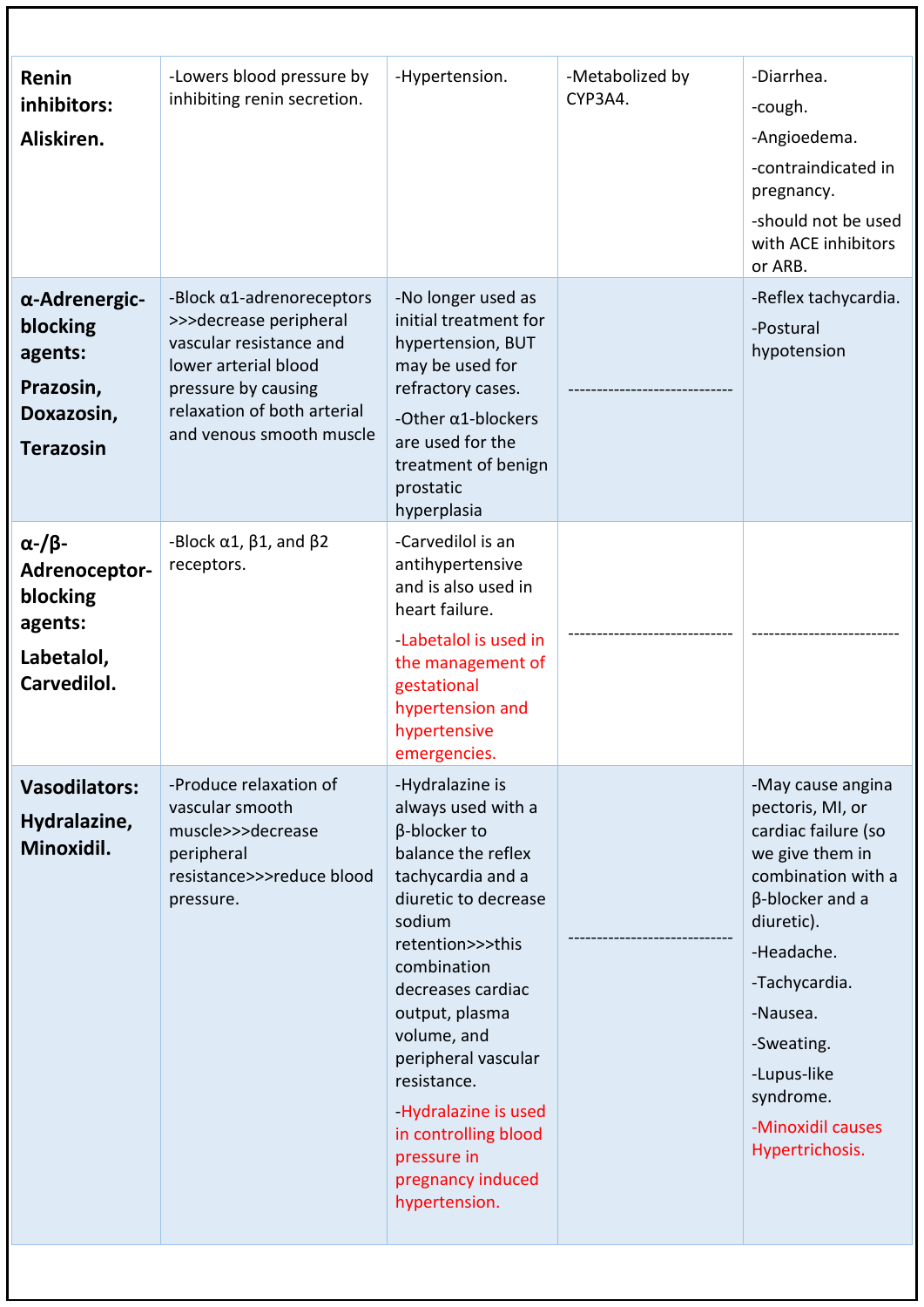**Nebivolol is a selective blocker of β1 receptors, which also increases the production of nitric oxide, leading to vasodilation.**

 **Conditions that discourage the use of β-blockers include reversible bronchospastic disease such as asthma, second- and third-degree heart block, and severe peripheral vascular disease.**

ACE inhibitors lowers the blood pressure by:

**1-Blocking the ACH which cleaves angiotensin I to form angiotensin II (A potent vasoconstrictor).**

**2-Prevent the breakage of bradykinin (A peptide that increases the production of nitric oxide and prostacyclin …… a potent vasodilators) by ACE.**

**3-Decrease the secretion of aldosterone, resulting in decreased sodium and water retention.**

**4-Reduce both cardiac preload and afterload, thereby decreasing cardiac work.**

 **Chronic treatment with ACE inhibitors achieves sustained blood pressure reduction, regression of left ventricular hypertrophy, and prevention of ventricular remodeling after a MI.**

 **Carvedilol, as well as Metoprolol succinate, and Bisoprolol have been shown to reduce morbidity and mortality associated with heart failure.**

### **-Calcium channel blockers (CCB):**

**Example 2 The next table will show the classes of CCB:** 

| Class and name of the drugs                  | Cardiac/vascular effect Treatment of                                                       |                                                                                                 |
|----------------------------------------------|--------------------------------------------------------------------------------------------|-------------------------------------------------------------------------------------------------|
| Diphenylalkylamines:<br>Verapamil            | -On both                                                                                   | -Treat angina.<br>-Supraventricular tachyarrhythmia.<br>-Prevent migraine and cluster headache. |
| <b>Benzothiazepines:</b><br><b>Diltiazem</b> | -on both (BUT less negative<br>inotropic effect on the<br>heart compared to<br>Verapamil). |                                                                                                 |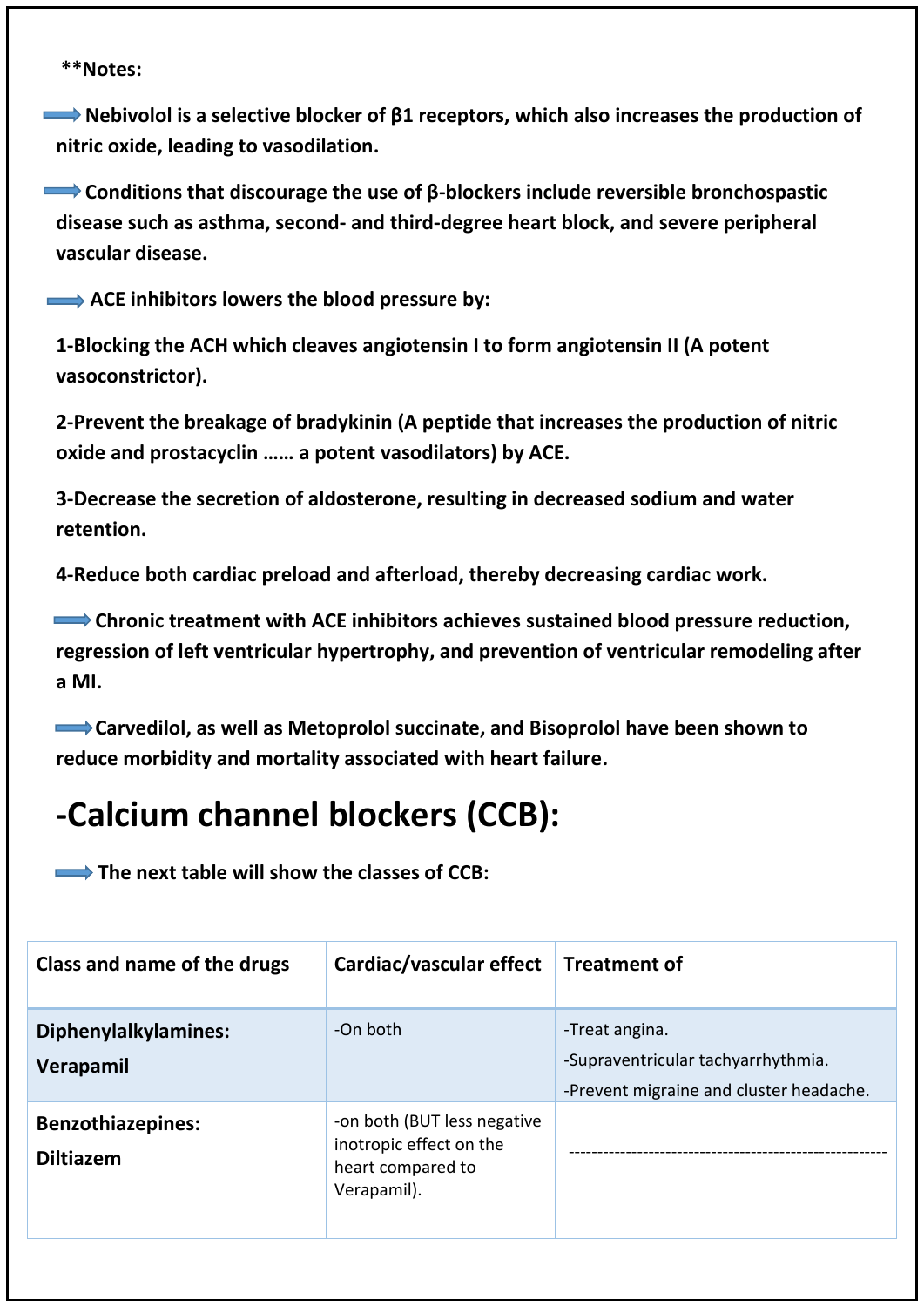| <b>Dihydropyridines:</b><br>Nifedipine (the prototype),<br>Amlodipine, Felodipine,<br><b>Isradipine, Nicardipine, and</b><br><b>Nisoldipine</b><br>$\longrightarrow$ Now, this table will discuss the mechanism of action, therapeutic uses,<br>pharmacokinetics, and adverse effects of CCB.                                                                      |                                                                 | -Greater affinity on vascular<br>calcium channels.                                                                             |                                    | -Hypertension.                                                                                                        |                                                                                                                                                                                                                                                                                                                                                                                                                               |
|--------------------------------------------------------------------------------------------------------------------------------------------------------------------------------------------------------------------------------------------------------------------------------------------------------------------------------------------------------------------|-----------------------------------------------------------------|--------------------------------------------------------------------------------------------------------------------------------|------------------------------------|-----------------------------------------------------------------------------------------------------------------------|-------------------------------------------------------------------------------------------------------------------------------------------------------------------------------------------------------------------------------------------------------------------------------------------------------------------------------------------------------------------------------------------------------------------------------|
| <b>Mechanism of action</b>                                                                                                                                                                                                                                                                                                                                         |                                                                 | <b>Therapeutic uses</b>                                                                                                        |                                    | <b>Pharmacokinetics</b>                                                                                               | <b>Adverse effects</b>                                                                                                                                                                                                                                                                                                                                                                                                        |
| Calcium channel<br>antagonists block the<br>inward movement of<br>calcium by binding to L-<br>type calcium channels in<br>the heart and in smooth<br>muscle of the coronary and<br>peripheral arteriolar<br>vasculature>>> which<br>causes vascular smooth<br>muscle to relax, dilating<br>mainly arterioles (Calcium<br>channel blockers do not<br>dilate veins). | 1-Asthma.<br>2-Diabetes.<br>disease.<br>of atrial fibrillation. | -Hypertension with:<br>3-Peripheral vascular<br>-Treatment of angina.<br>-Diltiazem and Verapamil<br>are used in the treatment | after oral intake.<br>formulation. | -Short half-lives (3-8 hours)<br>-Amlodipine have a very<br>long half-life and doesn't<br>require a sustained-release | -First-degree<br>atrioventricular block and<br>constipation are side<br>effects of Verapamil.<br>-Verapamil and diltiazem<br>should be avoided in<br>patients with heart failure<br>or with atrioventricular<br>block due to their negative<br>inotropic and dromotropic<br>effects.<br>-Dizziness, fatigue,<br>headache>>> with<br>dihydropyridines.<br>-Peripheral edema.<br>-Nifedipine may cause<br>gingival hyperplasia. |

# **-Centrally acting adrenergic drugs:**

| -Oral intake.<br>-Sedation.<br>-treatment of<br>-Acts as $\alpha$ 2 agonist<br><b>Clonidine</b><br>>>>inhibits sympathetic<br>hypertension that has<br>-Eliminated by the<br>-Dry mouth.<br>not responded<br>vasomotor centers,<br>kidney.<br>-Constipation.<br>decreases sympathetic<br>adequately to<br>-Available in a<br>treatment with two or<br>outflow to the<br>transdermal patch.<br>periphery>>>this leads<br>more drugs<br>to reduced total<br>-Treatment of<br>peripheral resistance<br>hypertension | Name of<br>the drug | <b>Mechanism of action</b> | <b>Therapeutic uses</b> | pharmacokinetics   Adverse effects |  |
|------------------------------------------------------------------------------------------------------------------------------------------------------------------------------------------------------------------------------------------------------------------------------------------------------------------------------------------------------------------------------------------------------------------------------------------------------------------------------------------------------------------|---------------------|----------------------------|-------------------------|------------------------------------|--|
| complicated by renal<br>pressure<br>diseases.                                                                                                                                                                                                                                                                                                                                                                                                                                                                    |                     | and decreased blood        |                         |                                    |  |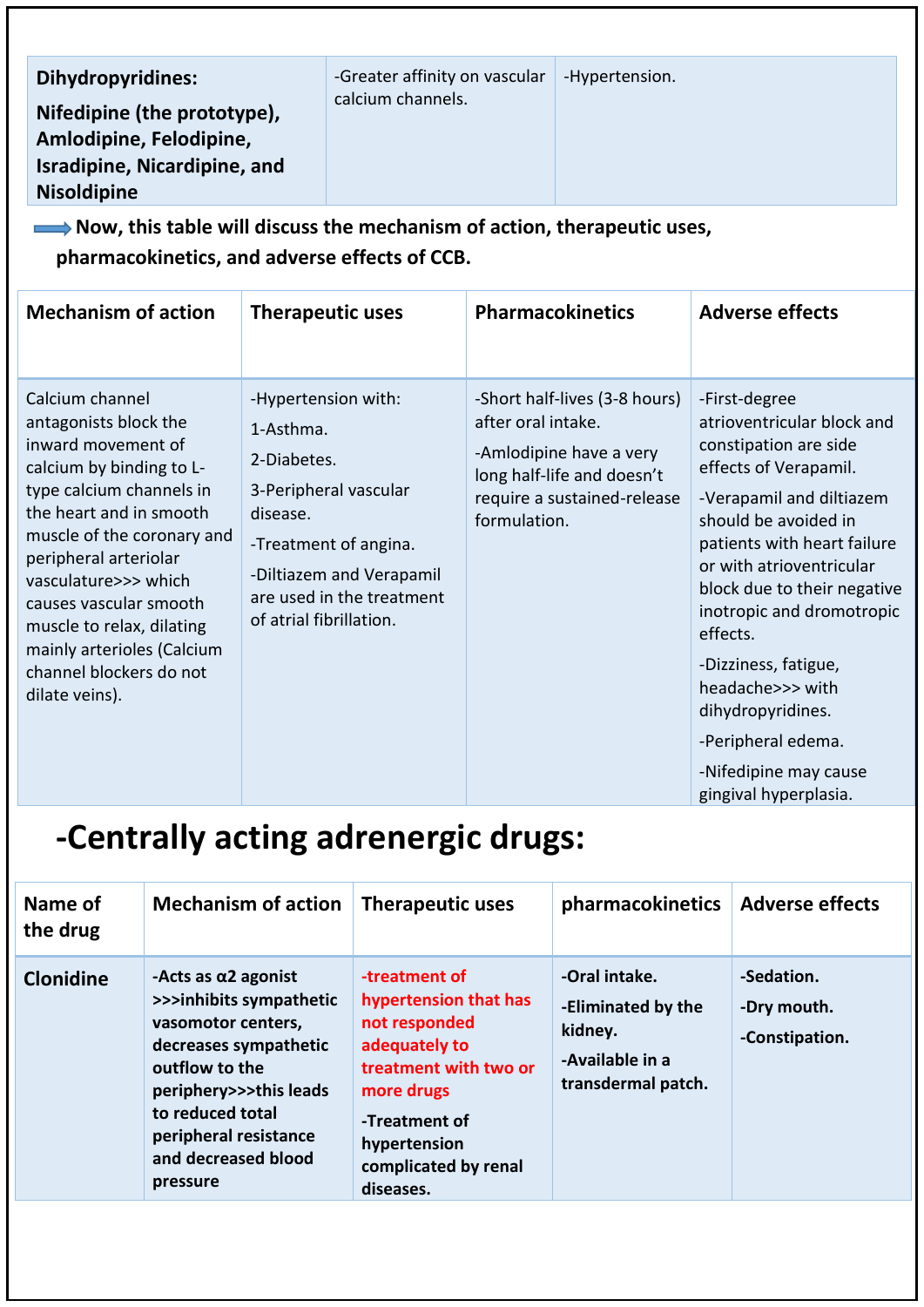| Methyldopa | $-\alpha$ 2 agonist that is<br>converted to<br>methylnorepinephrine<br>centrally to diminish<br>adrenergic outflow from<br>the CNS. | -Management of<br>hypertension in<br>pregnancy. |  | -Sedation.<br>-Drowsiness. |
|------------|-------------------------------------------------------------------------------------------------------------------------------------|-------------------------------------------------|--|----------------------------|
|------------|-------------------------------------------------------------------------------------------------------------------------------------|-------------------------------------------------|--|----------------------------|

### **-Hypertensive emergency:is a rare but life-threatening situation**

**characterized by severe elevations in blood pressure (systolic greater than 180 mm Hg or diastolic greater than 120 mm Hg) with evidence of impending or progressive target organ damage (for example, stroke, MI).**

**\*\*A variety of medications are used, including:**

**1-Calcium channel blockers (nicardipine and clevidipine).**

**2-Nitric oxide vasodilators (nitroprusside and nitroglycerin).**

**3-Adrenergic receptor antagonists (phentolamine, esmolol, and labetalol).**

**4-The vasodilator hydralazine.**

**5- The Dopamine agonist fenoldopam**

**-Hypertensive urgency: A severe elevation in blood pressure without** 

**evidence of target organ damage.**

**-Resistant hypertension: Blood pressure that remains elevated (above goal) despite administration of an optimal three-drug regimen that includes a diuretic.**

**\*\*Causes:**

**1-Poor compliance.**

**2-Excessive ethanol intake.**

**3-concomitant conditions: Diabetes, obesity, Sleep apnea.**

**4-Concomitant medications: NSAIDs, sympathomimetics.**

**\*\*\*NOTE: Initiating therapy with two antihypertensive drugs should be considered in patients with blood pressures that are more than 20/10 mm Hg above the goal.**

**\*\*NOTE: Watch this video…. It's very helpful to understand how each class work:**

<https://www.youtube.com/watch?v=V2sEay-E-Ro>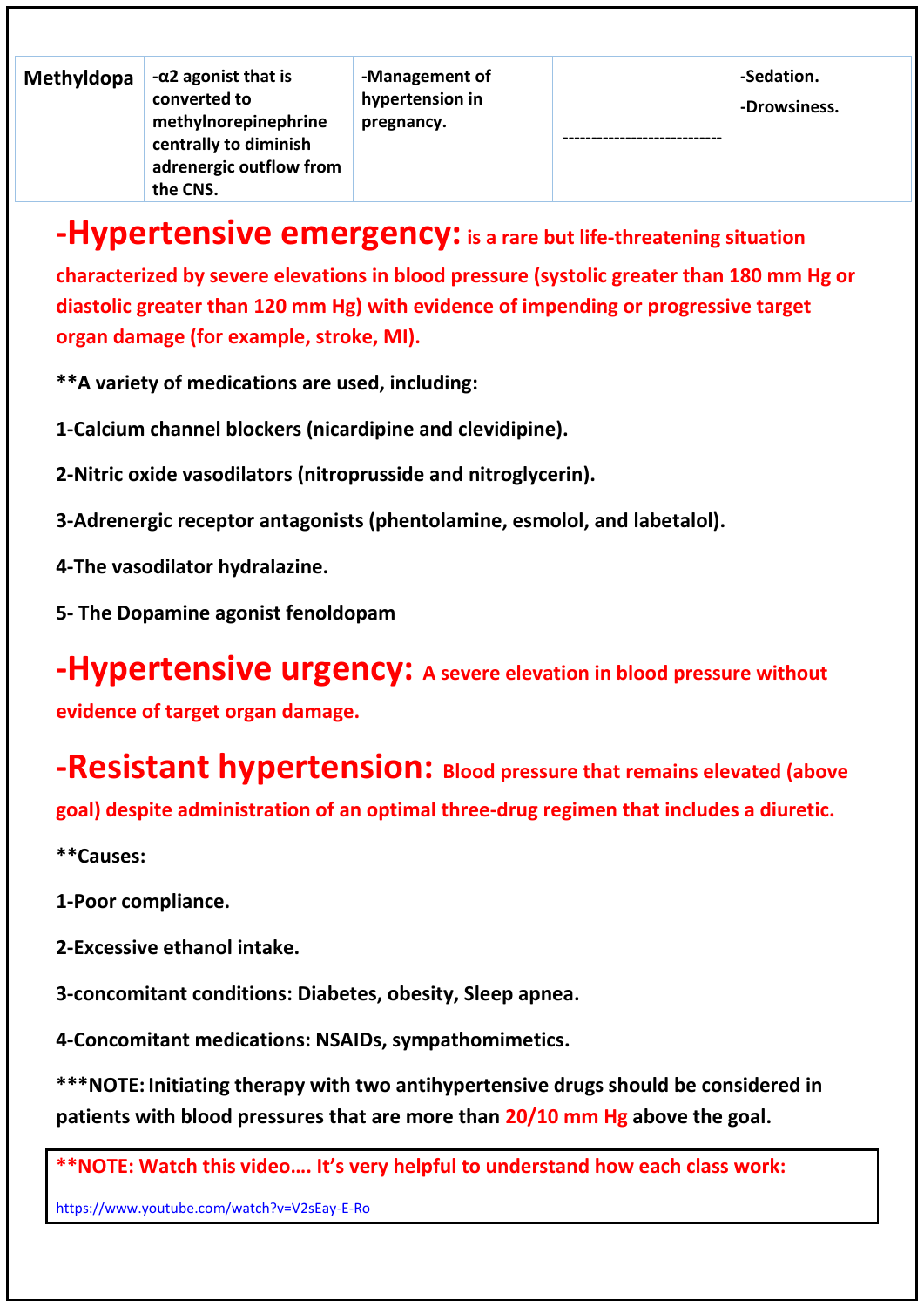## **-Lecture 5: Drugs for hyperlipidemia:**

### **\*\*NOTE: The next table shows the drugs for hyperlipidemia:**

| Class + name of<br>the drugs                                                                                                                                              | <b>Mechanism of</b><br>action                                                                                                                                                                                                                                                                                                                                 | <b>Therapeutic uses</b>                                                                                                                                                                                                                              | <b>Pharmacokinet</b><br>ics                                                                                                                                                                                                                                | <b>Adverse effects</b>                                                                                                                                                                                                                                                           |
|---------------------------------------------------------------------------------------------------------------------------------------------------------------------------|---------------------------------------------------------------------------------------------------------------------------------------------------------------------------------------------------------------------------------------------------------------------------------------------------------------------------------------------------------------|------------------------------------------------------------------------------------------------------------------------------------------------------------------------------------------------------------------------------------------------------|------------------------------------------------------------------------------------------------------------------------------------------------------------------------------------------------------------------------------------------------------------|----------------------------------------------------------------------------------------------------------------------------------------------------------------------------------------------------------------------------------------------------------------------------------|
| <b>HMG CoA</b><br>reductase<br>inhibitors<br>(statins):<br>Lovastatin,<br>Simvastatin,<br>Pitavastatin,<br>Rosuvastatin,<br>Atorvastatin,<br>Pravastatin,<br>Fluvastatin. | -Inhibits HMG CoA<br>reductase>>><br>depletion of<br>intracellular supply<br>of cholesterol>>><br>the cell increases<br>the number of cell<br>surface LDL<br>receptors that bind<br>LDL>>> plasma<br>cholesterol is<br>decreased.<br>**Plasma<br>cholesterol is<br>reduced, by both<br>decreased<br>cholesterol synthesis<br>and increased LDL<br>catabolism. | -Lowers plasma<br>cholesterol levels in all<br>types of hyperlipidemia<br>(BUT patients who are<br>homozygous for familial<br>hypercholesterolemia<br>lack LDL receptors and,<br>therefore, benefit much<br>less from treatment with<br>these drugs. | -Lovastatin and<br>Simvastatin are<br>lactones that are<br>hydrolyzed to the<br>active drug. The<br>remaining are<br>taken in their<br>active form.<br>-Metabolized in<br>the liver.<br>-Excreted<br>primarily by bile<br>and feces, but<br>some by urine. | -Their dominant effect<br>is on the liver:<br>1-Elevated liver<br>enzymes.<br>2-Hepatic insufficiency.<br>-Myopathy and<br>rhabdomyolysis.<br>-May increase the<br>effect of Warfarin.<br>-Contraindicated in<br>pregnancy and<br>lactation.                                     |
| <b>Niacin (Nicotinic</b><br>acid).                                                                                                                                        | -Inhibits lipolysis in<br>adipose tissue>>><br>reduce production<br>of free fatty acids.<br>**Reduce liver TGs<br>levels>>> decrease<br>hepatic VLDL<br>production>>><br>reduces LDL-C<br>plasma<br>concentrations.                                                                                                                                           | -Treatment of familial<br>hyperlipidemias<br>(because it lowers<br>plasma levels of<br>cholesterol and TGs).<br>-Treatment of other<br>severe<br>hypercholesterolemias.                                                                              | -Oral intake.<br>-Converted to<br>nicotinamide,<br>which is<br>incorporated into<br>the cofactor<br>NAD+.<br>-Niacin and its<br>metabolites are<br>excreted in the<br>urine.                                                                               | -Intense cutaneous<br>flush (taking Aspirin<br>before taking Niacin<br>decreases the flush).<br>-Pruritus.<br>-Nausea and abdominal<br>pain.<br>-Hyperuricemia and<br>gout.<br>-Impaired glucose<br>tolerance.<br>-Hepatotoxicity (IT<br>MUST be avoided in<br>hepatic disease). |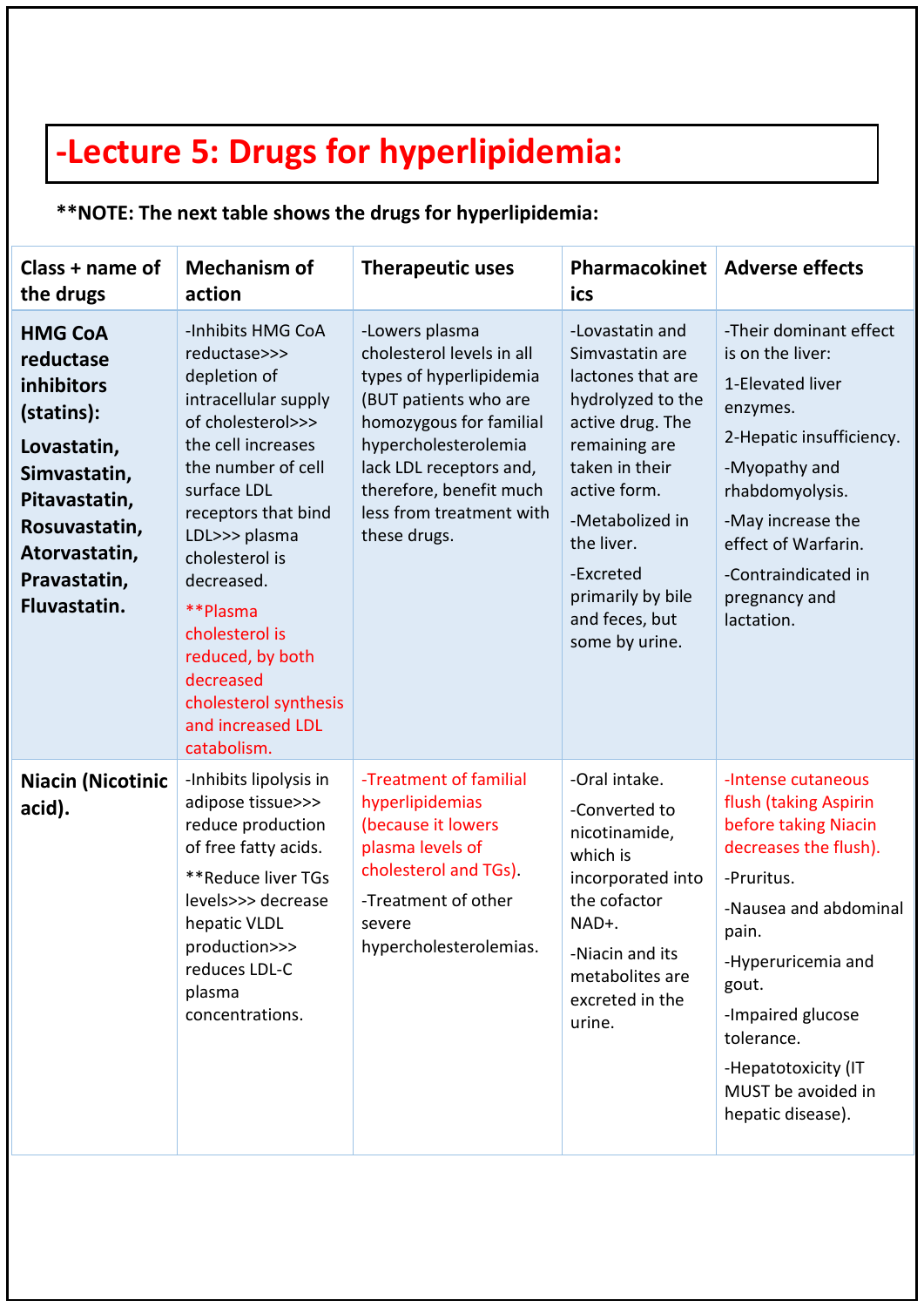| <b>Fibrates:</b><br>Fenofibrate,<br>Gemfibrozil.                                       | -Activates the<br>peroxisome<br>proliferator-<br>activated receptors<br>(PPARs)>>> which<br>bind to peroxisome<br>proliferator<br>response<br>elements>>> which<br>decreases TGs<br>concentrations<br>through increased<br>expression of<br>lipoprotein lipase<br>and decreased apo<br>CII concentration.                                                                                                                                                 | -Treatment of<br>hypertriglyceridemias.<br>-Treatment of type III<br>hyperlipidemia<br>(dysbetalipoproteinemia)<br>in which IDL accumulates                                                                                                                          | -Oral intake.<br>-Distribute widely<br>bound to albumin<br>-Fenofibrate is<br>converted to<br>Fenofibric acid.<br>-Eliminated in the<br>urine as<br>glucuronide<br>conjugates. | -GI disturbances.<br>-Gallstones.<br>-Myositis.<br>-Myopathy and<br>rhabdomyolysis in<br>patients taking<br>Gemfibrozil and statins.<br>-Increase the effects of<br>Warfarin.                                                                                                                                                                                                                                     |
|----------------------------------------------------------------------------------------|-----------------------------------------------------------------------------------------------------------------------------------------------------------------------------------------------------------------------------------------------------------------------------------------------------------------------------------------------------------------------------------------------------------------------------------------------------------|----------------------------------------------------------------------------------------------------------------------------------------------------------------------------------------------------------------------------------------------------------------------|--------------------------------------------------------------------------------------------------------------------------------------------------------------------------------|-------------------------------------------------------------------------------------------------------------------------------------------------------------------------------------------------------------------------------------------------------------------------------------------------------------------------------------------------------------------------------------------------------------------|
| <b>Bile acid-</b><br>binding resins:<br>Colesevelam,<br>Colestipol,<br>Cholestyramine. | -Binds to negatively<br>charged bile acids<br>and bile salts in the<br>small intestine>>><br>the resin/bile<br>complex is excreted<br>in the feces, which<br>lowers the bile acid<br>concentration>>><br>hepatocytes<br>increase the<br>conversion of<br>cholesterol to bile<br>acid>>> intracellular<br>cholesterol<br>concentration<br>decreases>>><br>activates the hepatic<br>uptake of<br>cholesterol<br>containing LDL >>> a<br>fall in plasma LDL. | -Treating type IIA (LDL)<br>and type IIB (LDL+VLDL)<br>hyperlipidemias (often in<br>combination with diet or<br>niacin).<br>-Cholestyramine can<br>relieve pruritus caused<br>by accumulation of bile<br>acids.<br>-Colesevelam is indicated<br>for type 2 diabetes. | -Insoluble in<br>water.<br>-Have large<br>molecular weight<br>-Oral intake.<br>-Not absorbed<br>nor metabolized<br>by the intestine.<br>-Excreted in feces                     | -GI disturbances<br>(Colesevelam has the<br>least effect).<br>-Impair the absorption<br>of the fat-soluble<br>vitamins.<br>-Interfere with the<br>absorption of many<br>drugs (ex: Digoxin,<br>Warfarin)>>> so, other<br>drugs must be taken 1<br>to 2 hours before or 4<br>to 6 hours after resins.<br>-May rise TGs levels, so<br>it's contraindicated in<br>patients with significant<br>hypertriglyceridemia. |
| <b>Cholesterol</b><br>absorption<br>inhibitor:<br>Ezetimibe.                           | -Inhibits absorption<br>of dietary and biliary<br>cholesterol in the<br>small intestine>>><br>decrease the<br>delivery of intestinal<br>cholesterol to the<br>liver>>> reduction of<br>hepatic cholesterol<br>stores and increase<br>in clearance of<br>cholesterol from the<br>blood.                                                                                                                                                                    |                                                                                                                                                                                                                                                                      | -Metabolized in<br>the small<br>intestine and liver<br>via glucuronide<br>conjugation.<br>-Biliary and renal<br>excretion.                                                     | -Patients with<br>moderate to severe<br>hepatic insufficiency<br>shouldn't be treated<br>with Ezetimibe.                                                                                                                                                                                                                                                                                                          |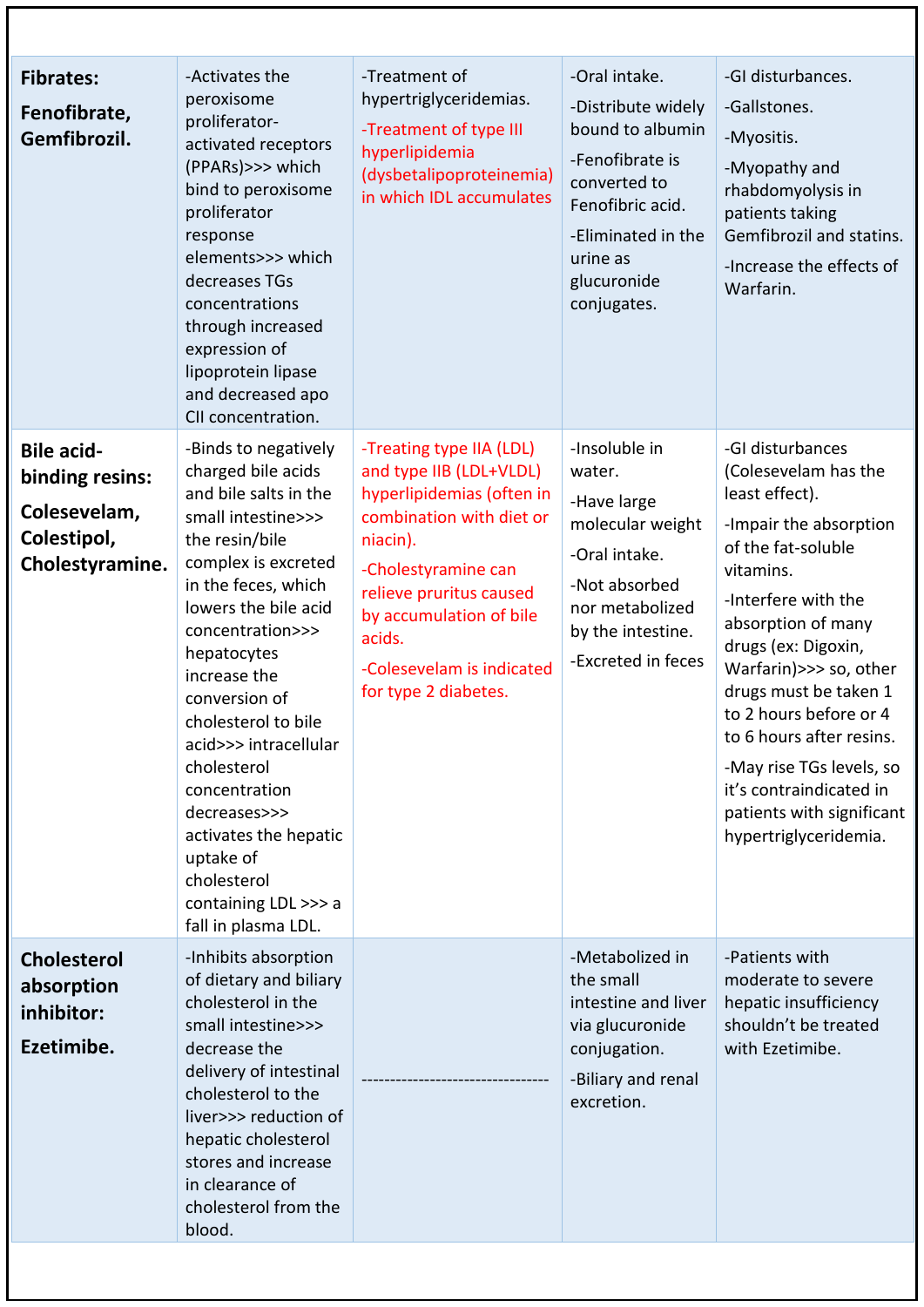|                        | -Its primary target of<br>action is the<br>cholesterol<br>transport protein<br>Nieman Pick C1 like<br>1 protein. |                                                                                                                                                                                                                                                                                                                                                                    |                                                                                               |
|------------------------|------------------------------------------------------------------------------------------------------------------|--------------------------------------------------------------------------------------------------------------------------------------------------------------------------------------------------------------------------------------------------------------------------------------------------------------------------------------------------------------------|-----------------------------------------------------------------------------------------------|
| Omega-3 fatty<br>acids | -Inhibits VLDL and<br>TGs synthesis in the<br>liver.                                                             | -4 g of marine-derived<br>omega-3 PUFA daily<br>decreases serum TGs<br>concentration by 25%-<br>30%.<br>-Icosapent ethyl doesn't<br>increase LDL-C as other<br>fish oil supplements.<br>-Omega-3 PUFAs can be<br>considered as an adjunct<br>to other lipid-lowering<br>therapies for individuals<br>with significantly<br>elevated triglycerides<br>(≥500 mg/dL). | -GI effects.<br>-Fishy aftertaste.<br>-Bleeding risk in<br>patients taking<br>anticoagulants. |

**Potency for LDL-C lower (From the most potent to the least):** 

**1-Pitavastatin, Rosuvastatin, and Atorvastatin.**

**2-Simvastatin and Pravastatin.**

**3-Lovastatin and Fluvastatin.**

 **Simvastatin is metabolized by cytochrome P450 3A4, and inhibitors of this enzyme may increase the risk of rhabdomyolysis.**

■ Niacin can reduce LDL-C by 10% to 20% and is the most effective agent for increasing **HDL-C. It also lowers triglycerides by 20% to 35% at typical doses of 1.5 to 3 grams/day.**

**The use of Gemfibrozil is contraindicated with Simvastatin.** 

**The omega-3 PUFAs eicosapentaenoic acid (EPA) and docosahexaenoic acid (DHA) are found in marine sources such as tuna, halibut, and salmon.**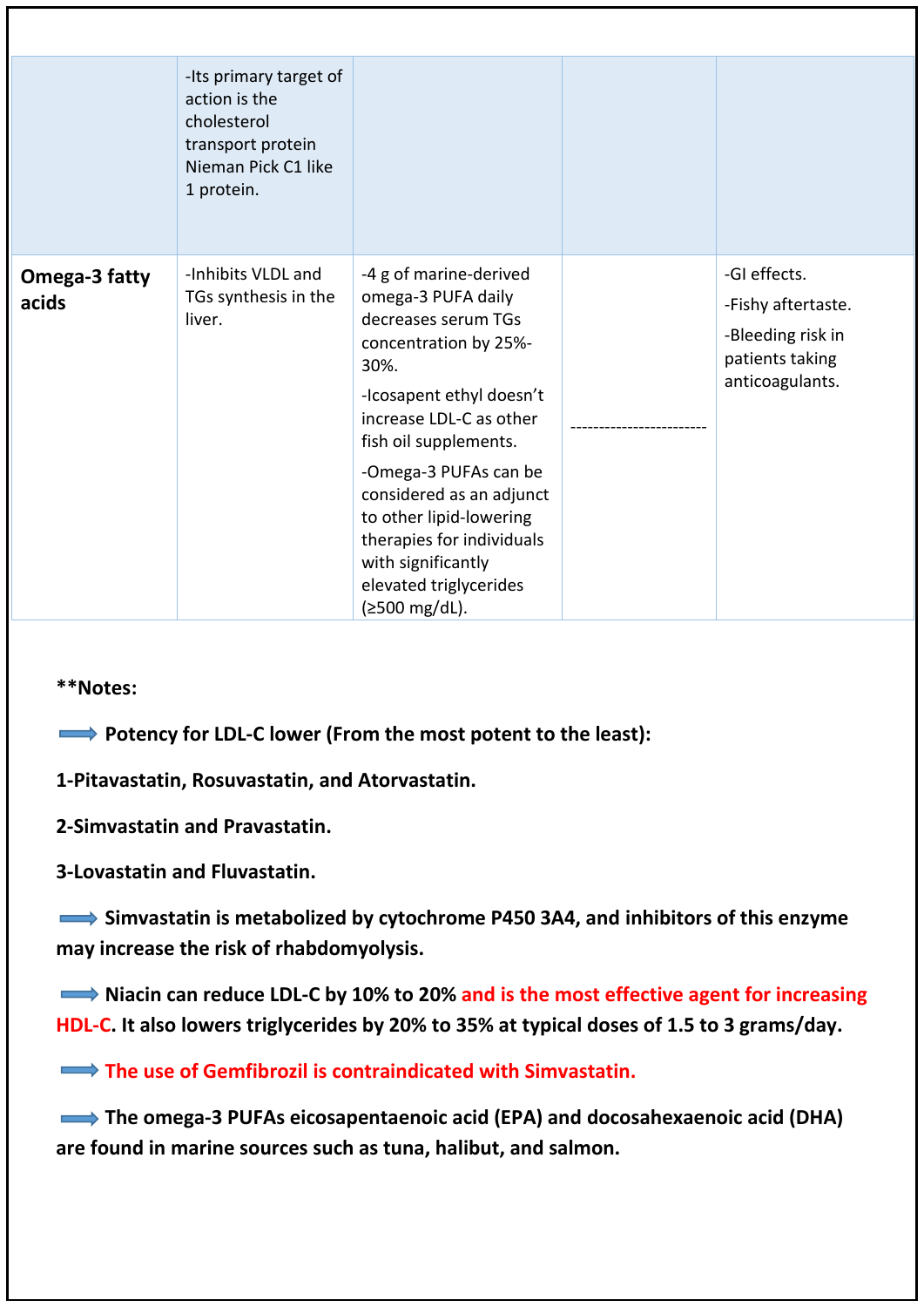## **-Combination drug therapy:**

 **It is often necessary to use two antihyperlipidemic drugs to achieve treatment goals in plasma lipid levels. For example, the combination of an HMG CoA reductase inhibitor with a bile acid–binding agent has been shown to be very useful in lowering LDL-C levels.**

 **many experts recommend maximizing statin dosages and adding niacin or fibrates only in those with persistently elevated triglycerides (greater than 500 mg/dL) or those with low HDL cholesterol levels (less than 40 mg/dL).**

**Treatment with HMG CoA reductase inhibitors (statins) is the primary treatment option for hypercholesterolemia.**

**If indicated, niacin and fibric acid derivatives are the most efficacious in lowering triglycerides.**

**Triglyceride reduction is a secondary benefit of the statins, with the primary benefit being reduction of LDL-C.**

**\*\*NOTE: Watch this video…. It's very helpful:**

<https://www.youtube.com/watch?v=Of1Aewx-zRM>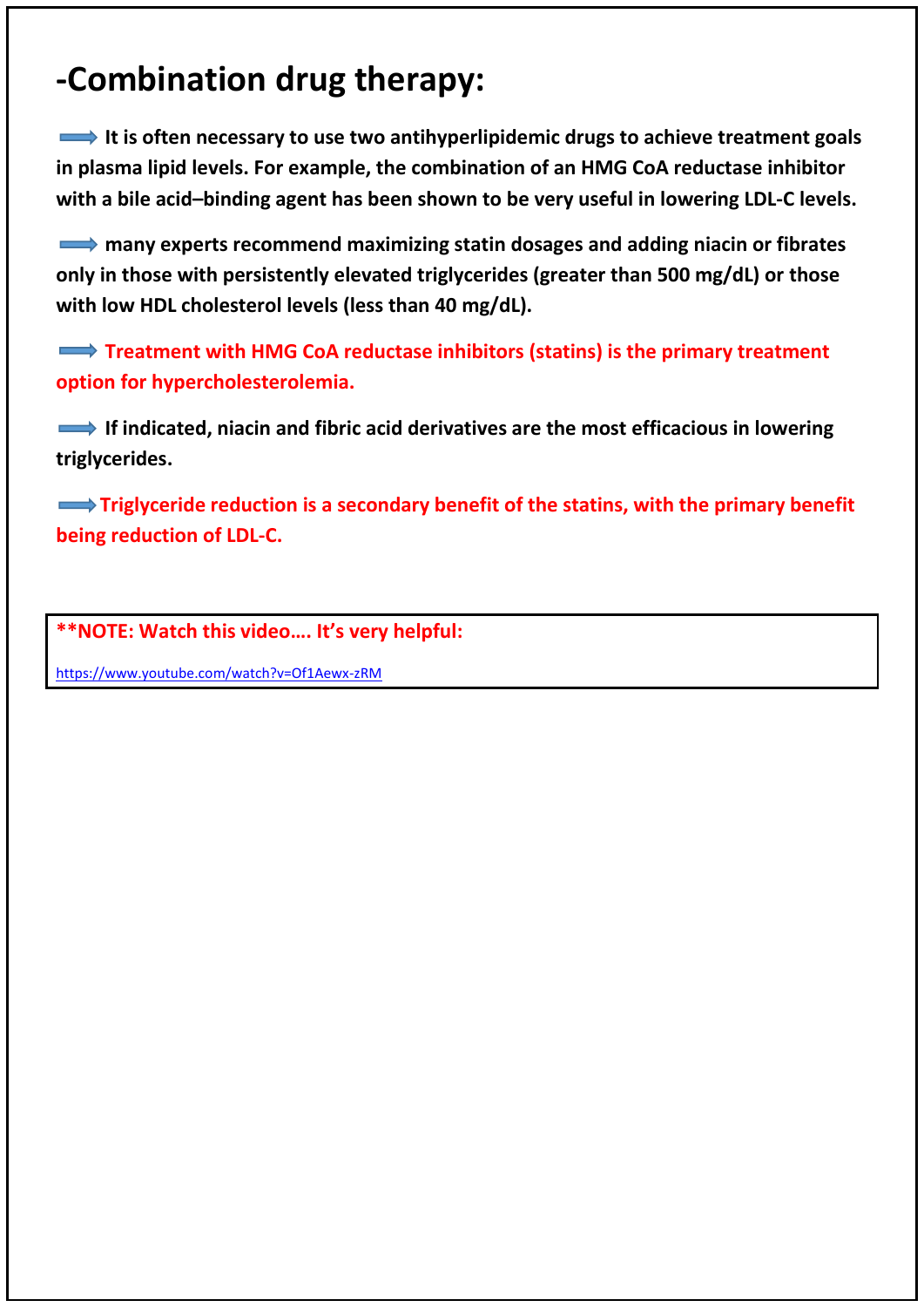## **-Lecture 6: Anti-anginal drugs:**

 **Treatment strategies: 4 types of drugs, used either alone or in combination, are commonly used to manage patients with stable angina:**

**1-β-blockers.**

- **2-Calcium channel blockers.**
- **3-Organic nitrates.**
- **4-Sodium channel–blocking drug.**

### **\*\*The next table shows these drugs:**

| Class + name<br>of the drugs                                                                                                                                                        | <b>Mechanism of</b><br>action                                                                                                                                                                                                                                                                     | <b>Therapeutic uses</b>                                                                                                                                                                                                                                                                                                                                                                                                                                         | Pharmacokineti<br><b>CS</b>                        | <b>Adverse effects</b>                                                                                                                                                                                                                                      |
|-------------------------------------------------------------------------------------------------------------------------------------------------------------------------------------|---------------------------------------------------------------------------------------------------------------------------------------------------------------------------------------------------------------------------------------------------------------------------------------------------|-----------------------------------------------------------------------------------------------------------------------------------------------------------------------------------------------------------------------------------------------------------------------------------------------------------------------------------------------------------------------------------------------------------------------------------------------------------------|----------------------------------------------------|-------------------------------------------------------------------------------------------------------------------------------------------------------------------------------------------------------------------------------------------------------------|
| β-blockers.                                                                                                                                                                         | -Decrease the oxygen<br>demands of the<br>myocardium during<br>exertion and at rest by<br>blocking β1 receptors,<br>resulting in decreased:<br>1-Heart rate.<br>2-Contractilitly.<br>3-Cardiac output.<br>4-Blood pressure.                                                                       | -Used to increase exercise<br>duration tolerance in<br>patients with effort-induced<br>angina.<br>-Recommended as initial<br>antianginal therapy unless<br>contraindicated (See the<br>notes below the table.<br>-Reduce the risk of death<br>and MI in patients who<br>have had a prior MI.                                                                                                                                                                    |                                                    |                                                                                                                                                                                                                                                             |
| Calcium<br>channel<br>blockers:<br>$1 -$<br>Dihydropyridi<br>ne CCB<br>(Amlodipine<br>and<br>Nifedipine).<br>2-Non-<br>dihydropyridi<br>ne CCB:<br>(Verapamil<br>and<br>Diltiazem). | -Inhibits the entrance<br>of calcium into cardiac<br>and smooth muscle<br>cells of the coronary<br>and systemic arterial<br>beds (SO they are<br>vasodilators).<br>-They reduce the<br>myocardial oxygen<br>consumption by<br>decreasing vascular<br>resistance, thereby<br>decreasing afterload. | -Amlodipine is useful in the<br>treatment of variant angina<br>caused by spontaneous<br>coronary spasm.<br>-Verapamil slows AV<br>conduction >>> decreases<br>heart rate, contractility,<br>blood pressure, and oxygen<br>demands.<br>-Diltiazem slows AV<br>conduction, decreases the<br>rate of firing of the sinus<br>node pacemaker, is a<br>coronary vasodilator, and<br>can relieve coronary artery<br>spasm (USEFUL in patients<br>with variant angina). | -Amlodipine and<br>Nifedipine are<br>taken orally. | -Verapamil is<br>contraindicated in<br>patients with<br>preexisting<br>depressed cardiac<br>function or AV<br>conduction<br>abnormalities.<br>-Should be avoided<br>in patients with<br>heart failure<br>(because of its<br>negative inotropic<br>effects). |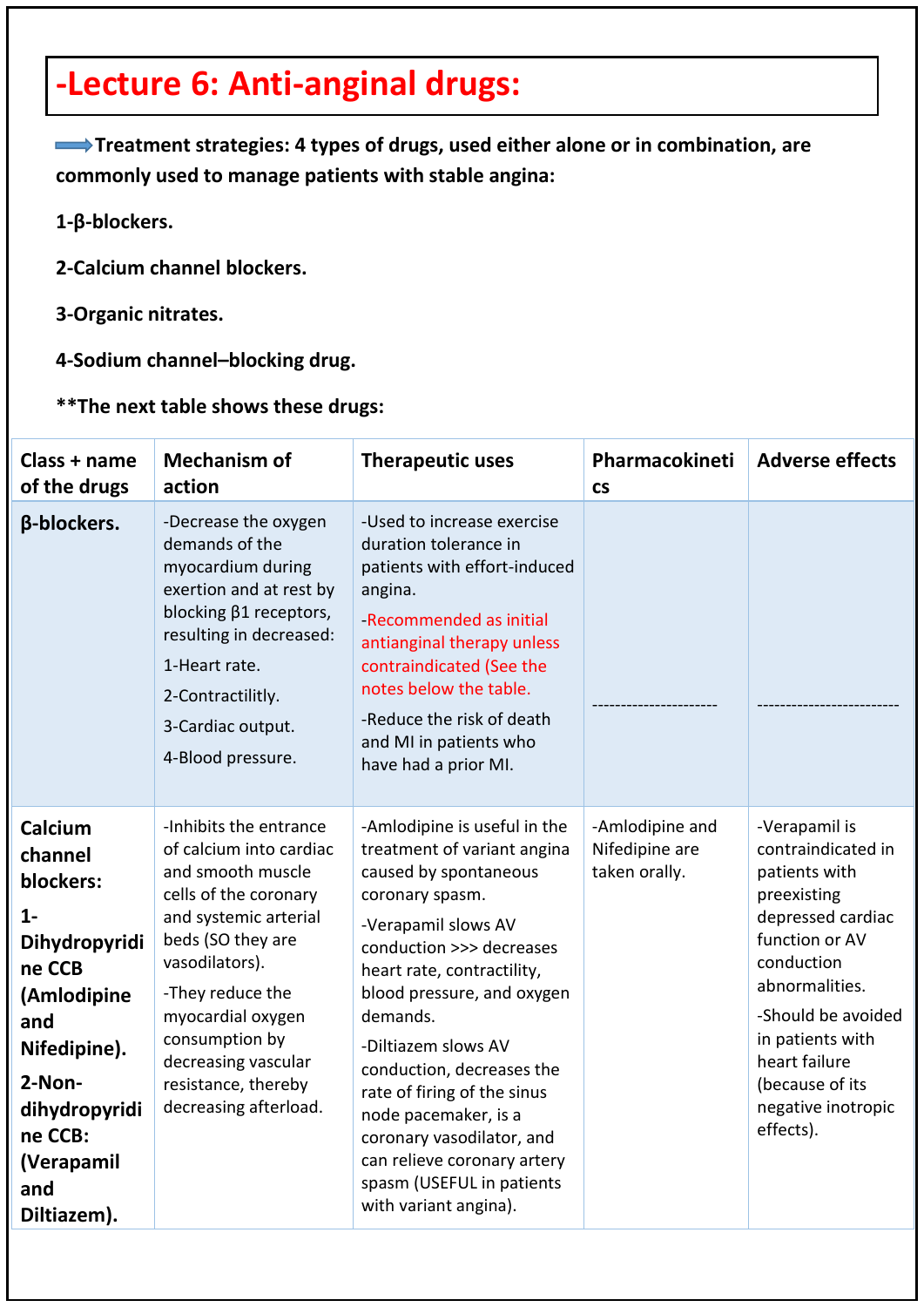| <b>Organic</b><br>nitrates:<br>Nitroglycerin,<br><b>Isosorbide</b><br>mononitrate. | -Relax vascular smooth<br>muscle by their<br>intracellular conversion<br>to nitrate ions>>> then<br>to nitric oxide>>><br>which activates<br>guanylate cyclase and<br>increases the cell's<br>cGMP>>> which leads<br>to dephosphorylation<br>of the myosin light<br>chain<br>-Nitroglycerin cause<br>dilation of the large<br>veins>>> reduces<br>preload>>> reduces the<br>work of the heart. | -For angina precipitated by<br>exercise or emotional<br>stress, sublingual form of<br>Nitroglycerin is the drug of<br>choice. | -The onset of<br>action varies from<br>1 minute for<br>Nitroglycerin to 30<br>minutes for<br>Isosorbide<br>mononitrate.<br>-Sublingual or<br>transdermal intake<br>of Nitroglycerin (to<br>avoid the first-pass<br>metabolism in the<br>liver).<br>-Isosorbide<br>dinitrate is taken<br>orally and<br>undergoes<br>denitration to 2<br>mononitrates. | -Headache.<br>-Postural<br>hypotension.<br>-Facial flushing.<br>-Tachycardia. |
|------------------------------------------------------------------------------------|------------------------------------------------------------------------------------------------------------------------------------------------------------------------------------------------------------------------------------------------------------------------------------------------------------------------------------------------------------------------------------------------|-------------------------------------------------------------------------------------------------------------------------------|------------------------------------------------------------------------------------------------------------------------------------------------------------------------------------------------------------------------------------------------------------------------------------------------------------------------------------------------------|-------------------------------------------------------------------------------|
| Sodium<br>channel<br>blocker:<br>Ranolazine.                                       | -Inhibits the late phase<br>of the sodium<br>current>>> improve the<br>oxygen supply and<br>demand equation.                                                                                                                                                                                                                                                                                   | -For angina.<br>-For arrhythmia.<br>-For chronic angina.<br>-In patients who have failed<br>other antianginal therapies.      | -Metabolized in<br>the liver mainly by<br>CYP3A family and<br>also by CYP2D6.<br>-Substrate for P-<br>glycoprotein.                                                                                                                                                                                                                                  | -Prolongs the QT<br>interval<br>-Headache.<br>-Constipation.<br>-Edema.       |

 **Agents with intrinsic sympathomimetic activity (ISA) such as Pindolol should be avoided in patients with angina and those who have had a MI.**

 **β-Blockers should be avoided in patients with severe bradycardia; however, they can be used in patients with diabetes, peripheral vascular disease, and chronic obstructive**

**pulmonary disease, as long as they are monitored closely.**

 **Verapamil mainly affects the myocardium, whereas Amlodipine exerts a greater effect on smooth muscle in the peripheral vasculature. Diltiazem is intermediate in its actions.**

 **Verapamil has greater negative inotropic effects than amlodipine, but it is a weaker vasodilator**

**Phosphodiesterase type 5 inhibitors such as Sildenafil potentiates the action of the nitrates. So, to preclude the dangerous hypotension that may occur, this combination is contraindicated.**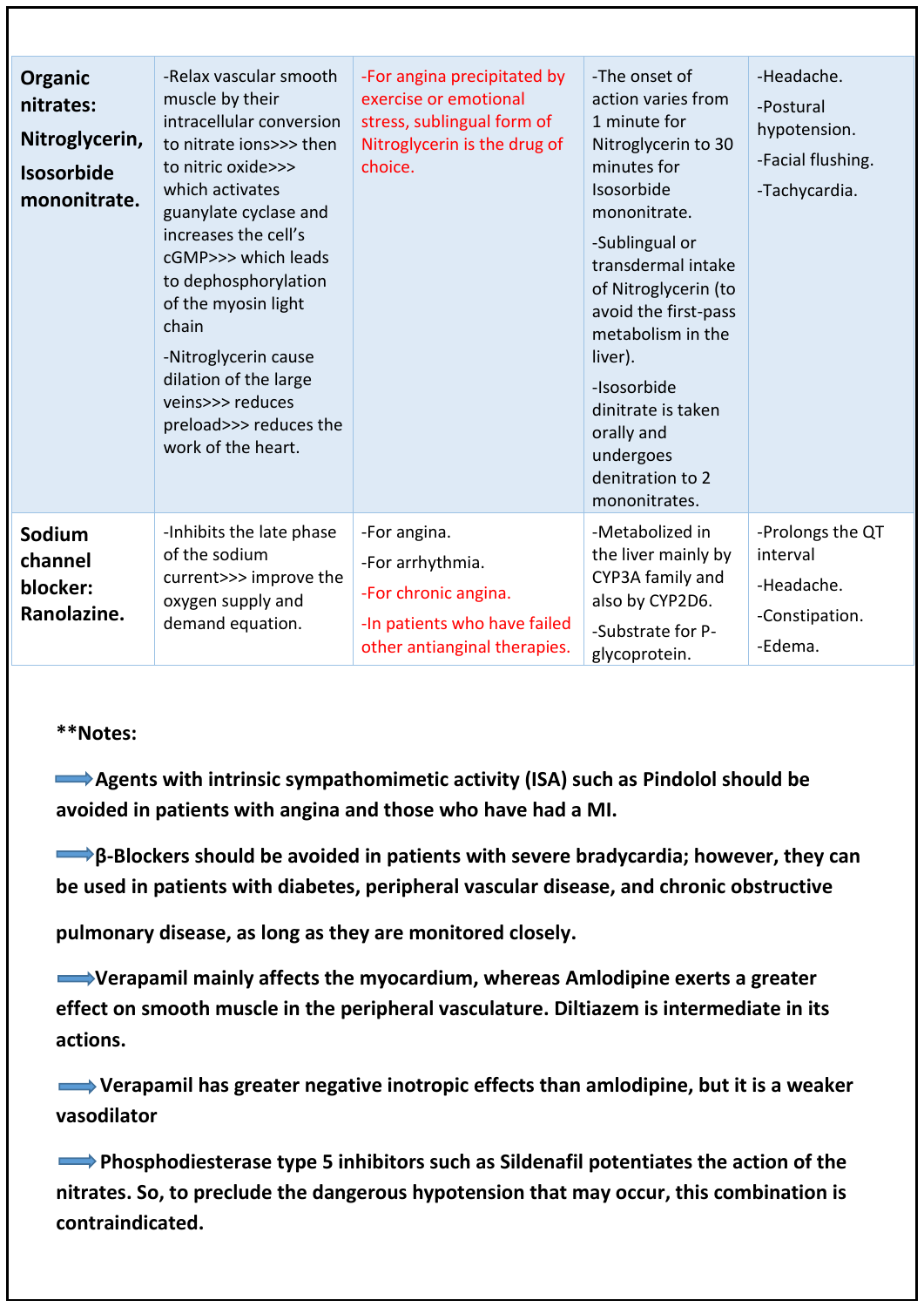**Tolerance can be overcome by providing a daily Nitrate-free interval" to restore sensitivity to the drug. This interval of 10 to 12 hours is usually taken at night because demand on the heart is decreased at that time (However, variant angina worsens early in the morning, perhaps due to circadian catecholamine surges. Therefore, the Nitrate-free interval in these patients should occur in the late afternoon).**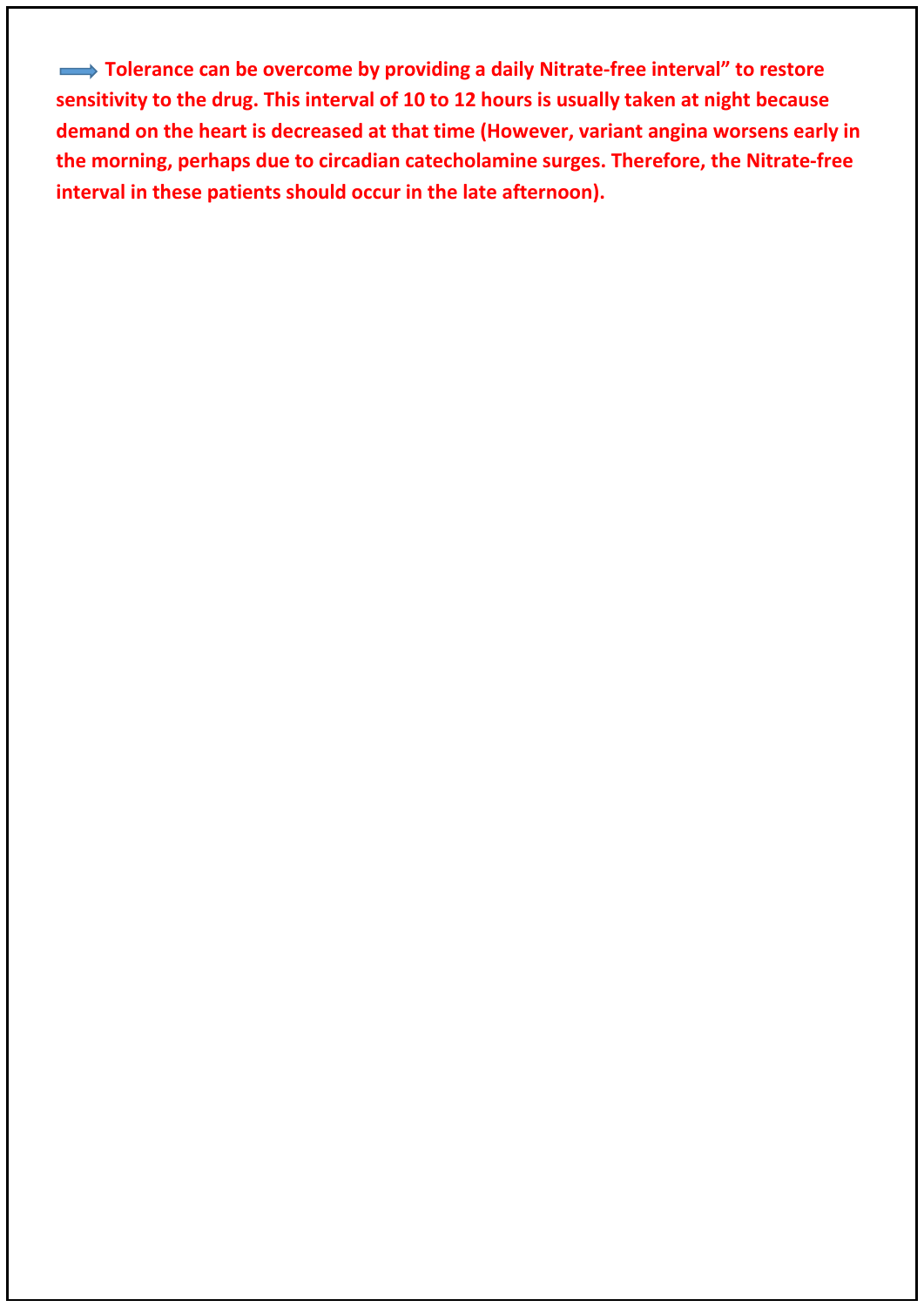# **-Lecture 7: Drugs for heart failure:**

### **\*\*Note: The next table shows the drugs for heart failure:**

| Class + name of<br>the drugs                                         | <b>Mechanism of action</b>                                                                                                                                                                        | <b>Therapeutic uses</b>                                                                                                                                                | pharmacokinetics                                                                                                                                                                                                                                                          | <b>Adverse effects</b>                                                                                                                                                            |
|----------------------------------------------------------------------|---------------------------------------------------------------------------------------------------------------------------------------------------------------------------------------------------|------------------------------------------------------------------------------------------------------------------------------------------------------------------------|---------------------------------------------------------------------------------------------------------------------------------------------------------------------------------------------------------------------------------------------------------------------------|-----------------------------------------------------------------------------------------------------------------------------------------------------------------------------------|
| <b>ACE inhibitors:</b><br>Fosinopril,<br>Captopril                   | -Decrease preload and<br>afterload>>> increased<br>cardiac output.<br>-Blunt the usual<br>angiotensin II-mediated<br>increase in epinephrine<br>and aldosterone seen in<br>HF.                    | -In patients with<br>asymptomatic and<br>symptomatic HFrEF<br>(heart failure with<br>reduced ejection<br>fraction).<br>-For all stages of left<br>ventricular failure. | -Absorbed after oral<br>intake.<br>-Food may decrease<br>the absorption of<br>Captopril (MUST be<br>taken on empty<br>stomach).<br>-Renal elimination<br>except for Fosinopril.<br>-Half-lives varies<br>from 2-12 hours.                                                 | -Postural<br>hypotension.<br>-Renal<br>insufficiency.<br>-Hyperkalemia.<br>-Dry cough.<br>-Angioedema.<br>-Contraindicated in<br>pregnancy.                                       |
| ARB:<br>Losartan,<br>Valsartan                                       | -Decrease preload and<br>afterload                                                                                                                                                                | -As a substitute for<br>ACE inhibitors in<br>those patients with<br>severe cough or<br>angioedema.                                                                     | -Oral intake.<br>-Dosed once-daily<br>except Valsartan<br>which is taken twice<br>a day.<br>-Have large volumes<br>of distribution except<br>for Candesartan.<br>-Losartan undergoes<br>extensive first-pass<br>hepatic metabolism.<br>-Eliminated in urine<br>and feces. | -Similar to ACE<br>inhibitors but has<br>lower incidence of<br>cough and<br>angioedema.<br>-Contraindicated in<br>pregnancy.                                                      |
| <b>Aldosterone</b><br>antagonists:<br>Spironolactone,<br>Eplerenone. | -Spironolactone prevents<br>salt retention,<br>myocardial hypertrophy,<br>and hyperkalemia.<br>-Eplerenone is a<br>competitive antagonist of<br>aldosterone at<br>mineralocorticoid<br>receptors. | -For severe stages of<br>HFrEF or HFrEF with<br>recent MI.                                                                                                             |                                                                                                                                                                                                                                                                           | -Eplerenone has a<br>lower incidence of<br>endocrine-related<br>side effects due to<br>its reduced affinity<br>for glucocorticoid,<br>androgen, and<br>progesterone<br>receptors. |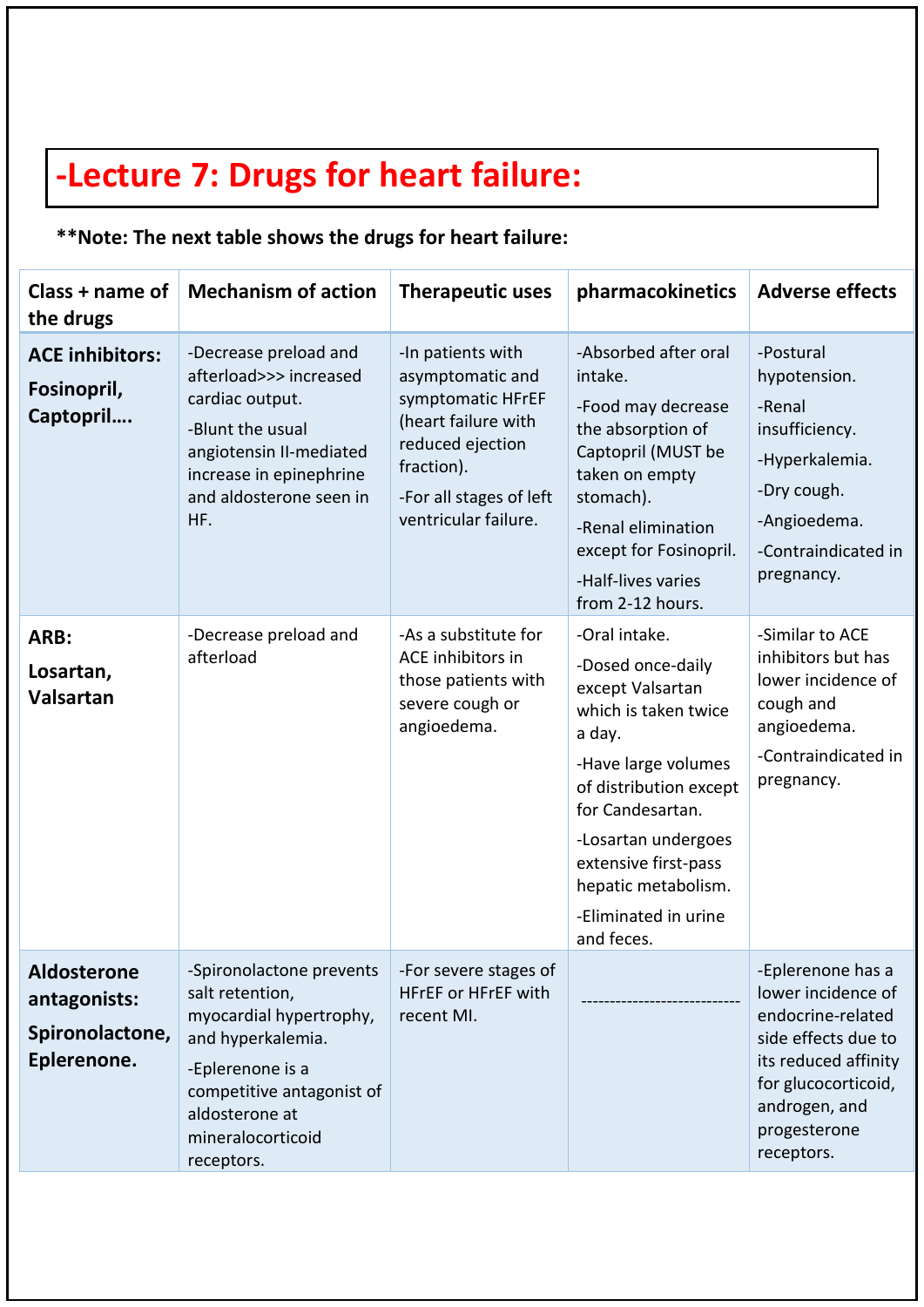| β-blockers:<br>Carvedilol,<br>Bisoprolol,<br><b>Metoprolol</b><br>succinate.                     | -Decrease HR and inhibit<br>release of renin in the<br>kidneys<br>-prevent the deleterious<br>effects of norepinephrine<br>on the cardiac muscle<br>fibers.           | -Reduce mortality<br>and morbidity<br>associated with<br>HFrEF.                                                                                                     |                                              |
|--------------------------------------------------------------------------------------------------|-----------------------------------------------------------------------------------------------------------------------------------------------------------------------|---------------------------------------------------------------------------------------------------------------------------------------------------------------------|----------------------------------------------|
| <b>Diuretics</b>                                                                                 | -Decrease plasma<br>volume>>> decrease<br>preload>>>decrease<br>cardiac workload and<br>oxygen demand.<br>-May decrease<br>afterload>>> decreasing<br>blood pressure. | -Relieve pulmonary<br>congestion and<br>peripheral edema.<br>-Reduce symptoms<br>of volume overload,<br>including orthopnea<br>and paroxysmal<br>nocturnal dyspnea, |                                              |
| Vaso-and<br>venodilators:<br><b>Nitrates</b><br>(Hydralazine,<br><b>Isosorbide</b><br>dinitrate. | -Dilates the blood<br>vessels>>>increase<br>venous capacitance<br>>>>decrease arteriolar<br>resistance>>> decrease<br>preload.                                        | -Nitrates reduce<br>preload for patients<br>with chronic HF.                                                                                                        | -Headache.<br>-Hypotension.<br>-Tachycardia. |

 **Loop diuretics are the most commonly used diuretics in HF.**

 **If the patient is intolerant of ACE inhibitors or β-blockers, or if additional vasodilator response is required, a combination of Hydralazine and Isosorbide dinitrate may be used.**

**\*\*NOW, we'll talk about the last group of drugs in CVS >>> The Inotropic drugs:** 

Although these drugs act by different mechanisms, the inotropic action is the result **of an increased cytoplasmic calcium concentration that enhances the contractility of cardiac muscle…. See the next table to know the drugs of this class:**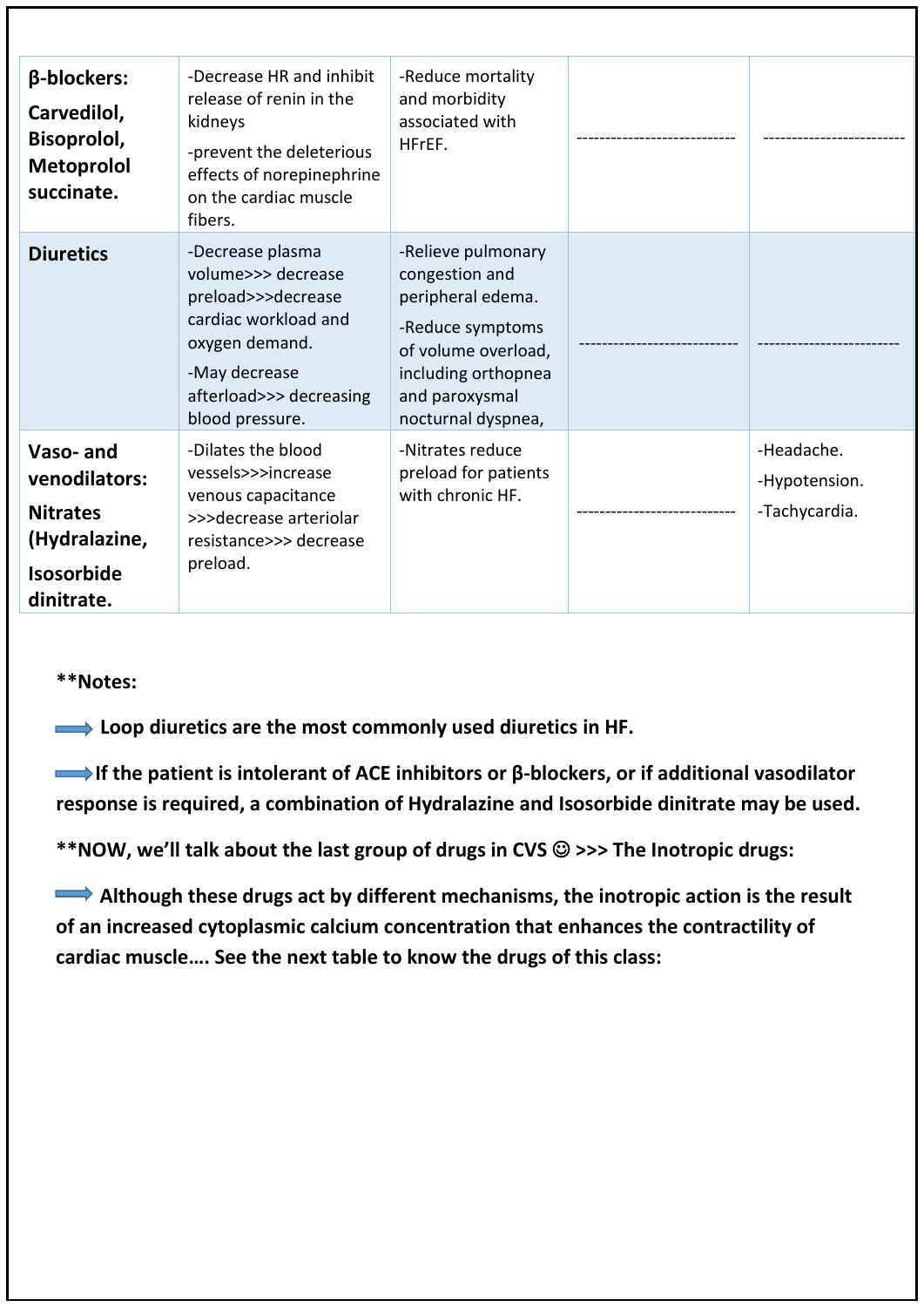| Subclass +name of<br>the drugs                                  | <b>Mechanism of action</b>                                                                                                                                                                                                                                                                                                                              | <b>Therapeutic</b><br>uses                                                                                                                                                                                                                                                     | pharmacokinetics   Adverse effects                                                                                                                                                                                                                  |                                                                                                                                       |
|-----------------------------------------------------------------|---------------------------------------------------------------------------------------------------------------------------------------------------------------------------------------------------------------------------------------------------------------------------------------------------------------------------------------------------------|--------------------------------------------------------------------------------------------------------------------------------------------------------------------------------------------------------------------------------------------------------------------------------|-----------------------------------------------------------------------------------------------------------------------------------------------------------------------------------------------------------------------------------------------------|---------------------------------------------------------------------------------------------------------------------------------------|
| <b>Digitalis</b><br>glycosides: Digoxin                         | -Regulation of cytosolic<br>calcium concentration<br>by: inhibiting Na+/K+-<br>ATPase enzyme>>>less<br>ability for the myocyte to<br>pump Na+ out of the<br>cell>>> higher cellular<br>Na+ is exchanged for<br>extracellular Ca2+ >>><br>increases the free Ca2+.<br>-Increased contractility<br>of the cardiac muscle<br>-Neurohormonal<br>inhibition. | -For severe HFrEF<br>after initiation of<br>ACE inhibitor, $\beta$ -<br>blocker, and<br>diuretic therapy.<br>-Digoxin is not<br>indicated in<br>patients with<br>diastolic or right<br>sided HF unless<br>the patient has<br>concomitant atrial<br>fibrillation or<br>flutter. | -Available in oral and<br>injectable<br>formulations.<br>-Has large volume of<br>distribution.<br>-The dose is based<br>on lean body weight.<br>-Half-life $=30-40$<br>hours.<br>-Eliminated by the<br>kidney.<br>-Substrate of P-<br>glycoprotein. | -Has narrow<br>therapeutic index.<br>-Anorexia.<br>-Nausea and<br>vomiting.<br>-Blurred vision.<br>-Yellowish vision<br>(Xanthopsia). |
| β-Adrenergic<br>agonists:<br><b>Dobutamine and</b><br>Dopamine. | -Increase intracellular<br>cAMP>>> activates<br>protein<br>kinase>>>phosphorylates<br>slow calcium<br>channels>>> increases<br>entry of calcium ions into<br>the myocardial cells>>><br>enhances contraction.                                                                                                                                           | -Improve cardiac<br>performance by<br>causing positive<br>inotropic effects<br>and vasodilation.                                                                                                                                                                               |                                                                                                                                                                                                                                                     |                                                                                                                                       |
| Phosphodiesterase<br>inhibitors:<br>Milrinone.                  | -Same as $\beta$ -Adrenergic<br>agonists.                                                                                                                                                                                                                                                                                                               | -See the notes<br>below the table.                                                                                                                                                                                                                                             |                                                                                                                                                                                                                                                     |                                                                                                                                       |

**■** Digoxin toxicity is one of the most common adverse drug reactions leading to **hospitalization.**

### **EXECUTE:** Dobutamine is the most commonly used inotropic agent other than Digoxin.

 $\rightarrow$  **short-term use of intravenous Milrinone is not associated with increased mortality in patients without a history of coronary artery disease, and some symptomatic benefit may be obtained in patients with refractory HF.**

**\*\*Order of therapy: Experts have classified HF into four stages, from least severe to most severe:**